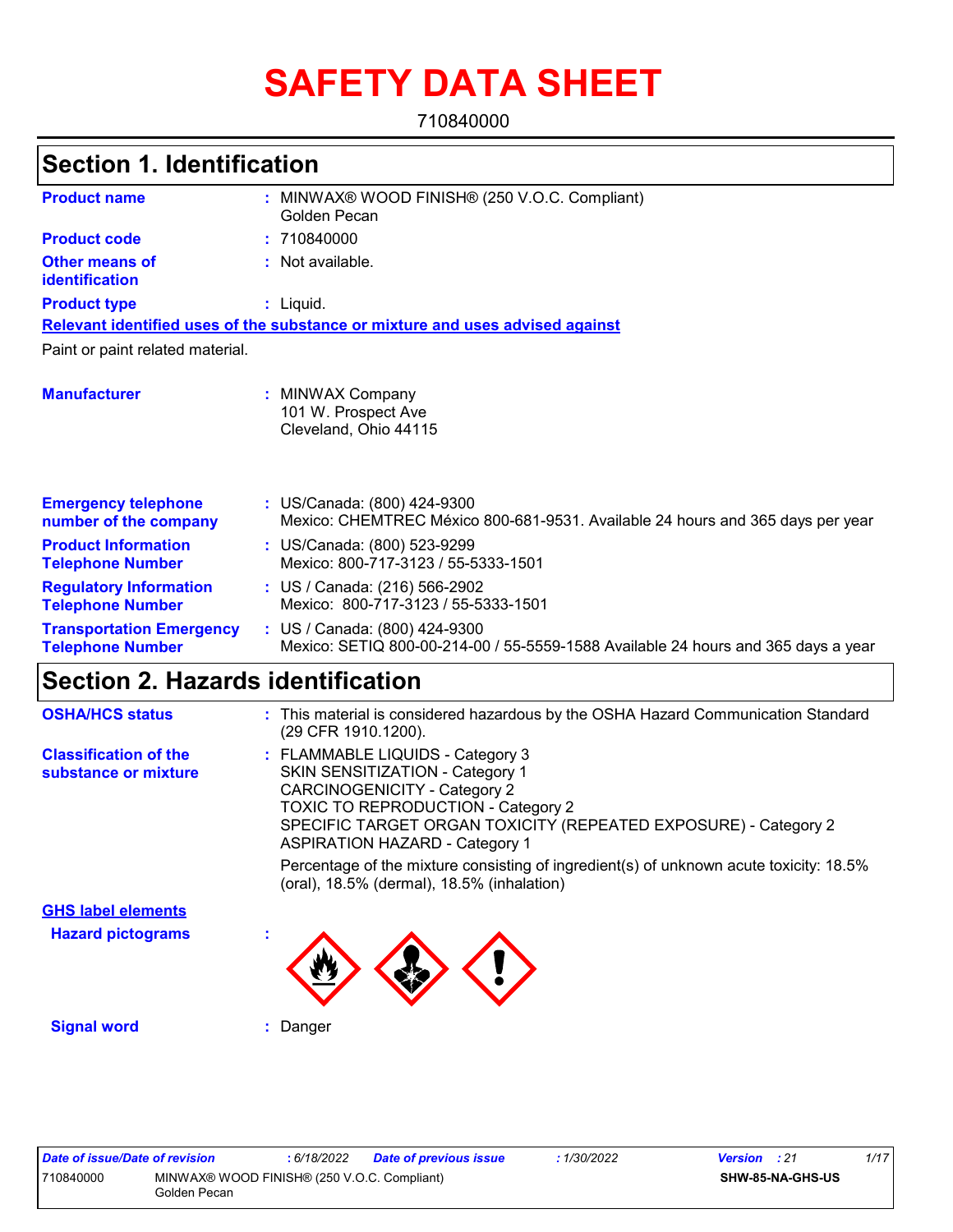## **Section 2. Hazards identification**

| <b>Hazard statements</b>                   | : Flammable liquid and vapor.<br>May be fatal if swallowed and enters airways.                                                                                                                                                                                                                                                                                                                                                                                                                                                                                                  |
|--------------------------------------------|---------------------------------------------------------------------------------------------------------------------------------------------------------------------------------------------------------------------------------------------------------------------------------------------------------------------------------------------------------------------------------------------------------------------------------------------------------------------------------------------------------------------------------------------------------------------------------|
|                                            | May cause an allergic skin reaction.                                                                                                                                                                                                                                                                                                                                                                                                                                                                                                                                            |
|                                            | Suspected of causing cancer.                                                                                                                                                                                                                                                                                                                                                                                                                                                                                                                                                    |
|                                            | Suspected of damaging fertility or the unborn child.                                                                                                                                                                                                                                                                                                                                                                                                                                                                                                                            |
|                                            | May cause damage to organs through prolonged or repeated exposure.                                                                                                                                                                                                                                                                                                                                                                                                                                                                                                              |
| <b>Precautionary statements</b>            |                                                                                                                                                                                                                                                                                                                                                                                                                                                                                                                                                                                 |
| <b>General</b>                             | : Read label before use. Keep out of reach of children. If medical advice is needed,<br>have product container or label at hand.                                                                                                                                                                                                                                                                                                                                                                                                                                                |
| <b>Prevention</b>                          | Obtain special instructions before use. Do not handle until all safety precautions have<br>÷.<br>been read and understood. Wear protective gloves, protective clothing and eye or face<br>protection. Keep away from heat, hot surfaces, sparks, open flames and other ignition<br>sources. No smoking. Use explosion-proof electrical, ventilating or lighting equipment.<br>Use non-sparking tools. Take action to prevent static discharges. Keep container<br>tightly closed. Do not breathe vapor. Contaminated work clothing must not be allowed<br>out of the workplace. |
| <b>Response</b>                            | : IF exposed or concerned: Get medical advice or attention. IF SWALLOWED:<br>Immediately call a POISON CENTER or doctor. Do NOT induce vomiting. IF ON SKIN<br>(or hair): Take off immediately all contaminated clothing. Rinse skin with water. Wash<br>contaminated clothing before reuse. IF ON SKIN: Wash with plenty of water. If skin<br>irritation or rash occurs: Get medical advice or attention.                                                                                                                                                                      |
| <b>Storage</b>                             | : Store locked up. Store in a well-ventilated place. Keep cool.                                                                                                                                                                                                                                                                                                                                                                                                                                                                                                                 |
| <b>Disposal</b>                            | : Dispose of contents and container in accordance with all local, regional, national and<br>international regulations.                                                                                                                                                                                                                                                                                                                                                                                                                                                          |
| <b>Supplemental label</b><br>elements      | DELAYED EFFECTS FROM LONG TERM OVEREXPOSURE. Contains solvents which<br>can cause permanent brain and nervous system damage. Intentional misuse by<br>deliberately concentrating and inhaling the contents can be harmful or fatal. WARNING:<br>This product contains chemicals known to the State of California to cause cancer and<br>birth defects or other reproductive harm.                                                                                                                                                                                               |
|                                            | This product contains a Significant New Use Rule (SNUR) Chemical. Do not allow this<br>product to enter drains, sewers, wastewater treatment systems, groundwater, streams,<br>lakes or ponds. See Environmental Data Sheet (EDS) for additional details.                                                                                                                                                                                                                                                                                                                       |
|                                            | Please refer to the SDS for additional information. Keep out of reach of children. Do not<br>transfer contents to other containers for storage.                                                                                                                                                                                                                                                                                                                                                                                                                                 |
| <b>Hazards not otherwise</b><br>classified | : DANGER: Rags, steel wool, other waste soaked with this product, and sanding residue<br>may spontaneously catch fire if improperly discarded. Immediately place rags, steel<br>wool, other waste soaked with this product, and sanding residue in a sealed, water-filled,<br>metal container. Dispose of in accordance with local fire regulations.                                                                                                                                                                                                                            |

# **Section 3. Composition/information on ingredients**

| Substance/mixture                              | : Mixture        |
|------------------------------------------------|------------------|
| <b>Other means of</b><br><b>identification</b> | : Not available. |

#### **CAS number/other identifiers**

| <b>Ingredient name</b>               | % by weight | <b>CAS number</b> |
|--------------------------------------|-------------|-------------------|
| Heavy Naphthenic Petroleum Oil       | 225 - ≤50   | 64742-52-5        |
| Light Aliphatic Hydrocarbon          | 210 - <20   | 64742-47-8        |
| Xylene, mixed isomers                | l≤0.3       | 1330-20-7         |
| Mineral Spirits (Odorless)           | $\leq$ 0.3  | 64742-47-8        |
| Methyl Ethyl Ketoxime                | $≤0.3$      | 96-29-7           |
| Hydrotreated Heavy Petroleum Naphtha | l≤0.3       | 64742-48-9        |
| <b>Titanium Dioxide</b>              | ≤0.3        | 13463-67-7        |
| Zirconium 2-Ethylhexanoate           | l≤0.3       | 22464-99-9        |

| Date of issue/Date of revision                                           |  | : 6/18/2022 | <b>Date of previous issue</b> | : 1/30/2022 | <b>Version</b> : 21 |  | 2/17 |
|--------------------------------------------------------------------------|--|-------------|-------------------------------|-------------|---------------------|--|------|
| 710840000<br>MINWAX® WOOD FINISH® (250 V.O.C. Compliant)<br>Golden Pecan |  |             |                               |             | SHW-85-NA-GHS-US    |  |      |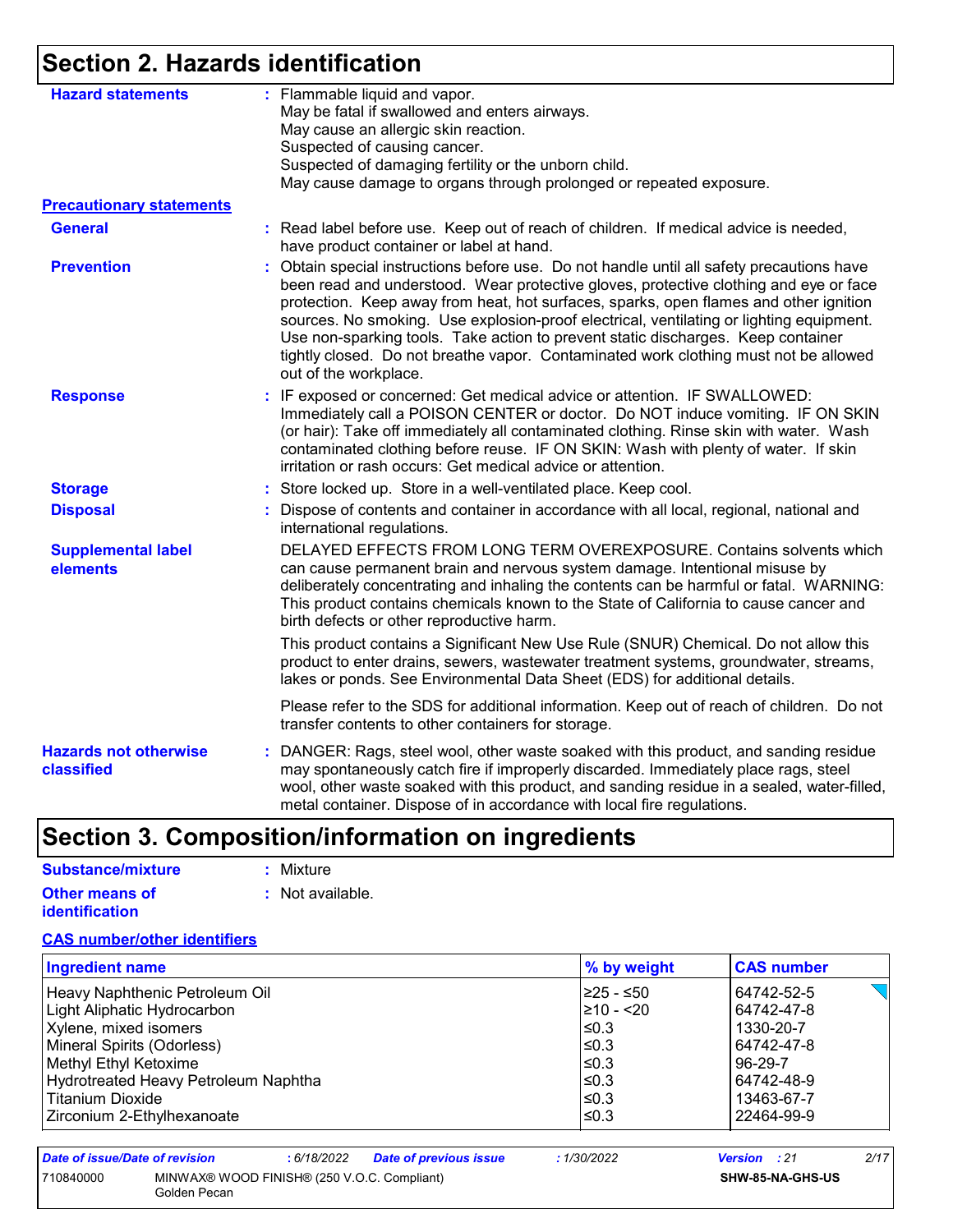### **Section 3. Composition/information on ingredients**

Any concentration shown as a range is to protect confidentiality or is due to batch variation.

**There are no additional ingredients present which, within the current knowledge of the supplier and in the concentrations applicable, are classified and hence require reporting in this section.**

**Occupational exposure limits, if available, are listed in Section 8.**

### **Section 4. First aid measures**

|                     | <b>Description of necessary first aid measures</b>                                                                                                                                                                                                                                                                                                                                                                                                                                                                                                                                                                                                                                                                                                      |
|---------------------|---------------------------------------------------------------------------------------------------------------------------------------------------------------------------------------------------------------------------------------------------------------------------------------------------------------------------------------------------------------------------------------------------------------------------------------------------------------------------------------------------------------------------------------------------------------------------------------------------------------------------------------------------------------------------------------------------------------------------------------------------------|
| <b>Eye contact</b>  | : Immediately flush eyes with plenty of water, occasionally lifting the upper and lower<br>eyelids. Check for and remove any contact lenses. Continue to rinse for at least 10<br>minutes. Get medical attention.                                                                                                                                                                                                                                                                                                                                                                                                                                                                                                                                       |
| <b>Inhalation</b>   | : Remove victim to fresh air and keep at rest in a position comfortable for breathing. If<br>not breathing, if breathing is irregular or if respiratory arrest occurs, provide artificial<br>respiration or oxygen by trained personnel. It may be dangerous to the person providing<br>aid to give mouth-to-mouth resuscitation. Get medical attention. If unconscious, place<br>in recovery position and get medical attention immediately. Maintain an open airway.<br>Loosen tight clothing such as a collar, tie, belt or waistband.                                                                                                                                                                                                               |
| <b>Skin contact</b> | : Wash with plenty of soap and water. Remove contaminated clothing and shoes. Wash<br>contaminated clothing thoroughly with water before removing it, or wear gloves.<br>Continue to rinse for at least 10 minutes. Get medical attention. In the event of any<br>complaints or symptoms, avoid further exposure. Wash clothing before reuse. Clean<br>shoes thoroughly before reuse.                                                                                                                                                                                                                                                                                                                                                                   |
| <b>Ingestion</b>    | : Get medical attention immediately. Call a poison center or physician. Wash out mouth<br>with water. Remove dentures if any. If material has been swallowed and the exposed<br>person is conscious, give small quantities of water to drink. Stop if the exposed person<br>feels sick as vomiting may be dangerous. Aspiration hazard if swallowed. Can enter<br>lungs and cause damage. Do not induce vomiting. If vomiting occurs, the head should<br>be kept low so that vomit does not enter the lungs. Never give anything by mouth to an<br>unconscious person. If unconscious, place in recovery position and get medical<br>attention immediately. Maintain an open airway. Loosen tight clothing such as a collar,<br>tie, belt or waistband. |

### **Most important symptoms/effects, acute and delayed Potential acute health effects**

| <b>Eye contact</b>                  | : No known significant effects or critical hazards.                                                                                                  |
|-------------------------------------|------------------------------------------------------------------------------------------------------------------------------------------------------|
| <b>Inhalation</b>                   | : No known significant effects or critical hazards.                                                                                                  |
| <b>Skin contact</b>                 | : May cause an allergic skin reaction.                                                                                                               |
| <b>Ingestion</b>                    | : May be fatal if swallowed and enters airways.                                                                                                      |
| <b>Over-exposure signs/symptoms</b> |                                                                                                                                                      |
| Eye contact                         | : No specific data.                                                                                                                                  |
| <b>Inhalation</b>                   | : Adverse symptoms may include the following:<br>reduced fetal weight<br>increase in fetal deaths<br>skeletal malformations                          |
| <b>Skin contact</b>                 | : Adverse symptoms may include the following:<br>irritation<br>redness<br>reduced fetal weight<br>increase in fetal deaths<br>skeletal malformations |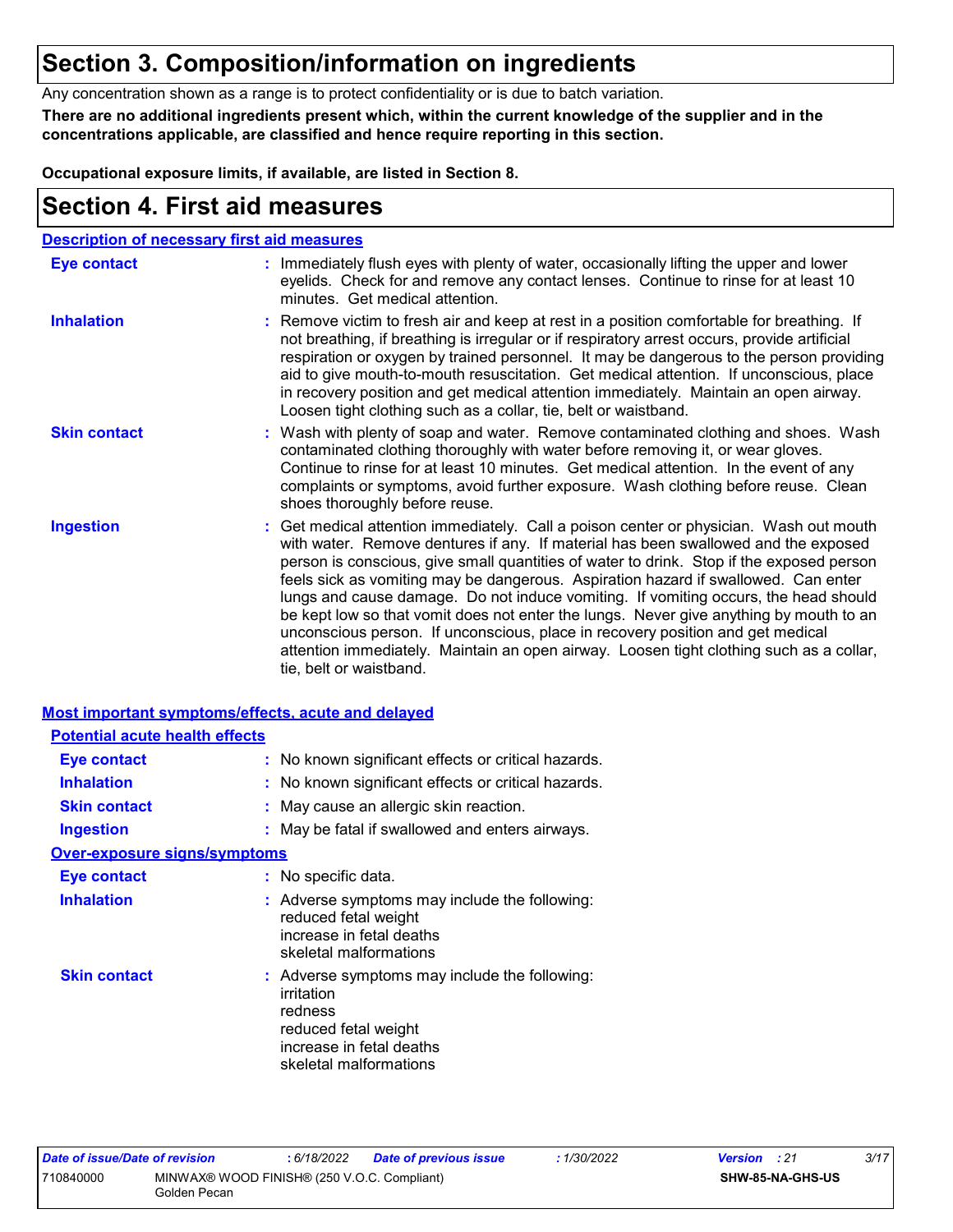# **Section 4. First aid measures**

| <b>Ingestion</b>                  | Adverse symptoms may include the following:<br>÷.<br>nausea or vomiting<br>reduced fetal weight<br>increase in fetal deaths                                                                                                                                           |
|-----------------------------------|-----------------------------------------------------------------------------------------------------------------------------------------------------------------------------------------------------------------------------------------------------------------------|
|                                   | skeletal malformations                                                                                                                                                                                                                                                |
|                                   | Indication of immediate medical attention and special treatment needed, if necessary                                                                                                                                                                                  |
| <b>Notes to physician</b>         | : Treat symptomatically. Contact poison treatment specialist immediately if large<br>quantities have been ingested or inhaled.                                                                                                                                        |
| <b>Specific treatments</b>        | : No specific treatment.                                                                                                                                                                                                                                              |
| <b>Protection of first-aiders</b> | : No action shall be taken involving any personal risk or without suitable training. It may<br>be dangerous to the person providing aid to give mouth-to-mouth resuscitation. Wash<br>contaminated clothing thoroughly with water before removing it, or wear gloves. |

#### **See toxicological information (Section 11)**

### **Section 5. Fire-fighting measures**

| <b>Extinguishing media</b>                               |                                                                                                                                                                                                                                                                                                                                                                                                                          |
|----------------------------------------------------------|--------------------------------------------------------------------------------------------------------------------------------------------------------------------------------------------------------------------------------------------------------------------------------------------------------------------------------------------------------------------------------------------------------------------------|
| <b>Suitable extinguishing</b><br>media                   | : Use dry chemical, $CO2$ , water spray (fog) or foam.                                                                                                                                                                                                                                                                                                                                                                   |
| <b>Unsuitable extinguishing</b><br>media                 | : Do not use water jet.                                                                                                                                                                                                                                                                                                                                                                                                  |
| <b>Specific hazards arising</b><br>from the chemical     | : Flammable liquid and vapor. Runoff to sewer may create fire or explosion hazard. In a<br>fire or if heated, a pressure increase will occur and the container may burst, with the risk<br>of a subsequent explosion. The vapor/gas is heavier than air and will spread along the<br>ground. Vapors may accumulate in low or confined areas or travel a considerable<br>distance to a source of ignition and flash back. |
| <b>Hazardous thermal</b><br>decomposition products       | : Decomposition products may include the following materials:<br>carbon dioxide<br>carbon monoxide                                                                                                                                                                                                                                                                                                                       |
| <b>Special protective actions</b><br>for fire-fighters   | : Promptly isolate the scene by removing all persons from the vicinity of the incident if<br>there is a fire. No action shall be taken involving any personal risk or without suitable<br>training. Move containers from fire area if this can be done without risk. Use water<br>spray to keep fire-exposed containers cool.                                                                                            |
| <b>Special protective</b><br>equipment for fire-fighters | : Fire-fighters should wear appropriate protective equipment and self-contained breathing<br>apparatus (SCBA) with a full face-piece operated in positive pressure mode.                                                                                                                                                                                                                                                 |

## **Section 6. Accidental release measures**

|                                | <b>Personal precautions, protective equipment and emergency procedures</b>                                                                                                                                                                                                                                                                                                                                                                                                                      |
|--------------------------------|-------------------------------------------------------------------------------------------------------------------------------------------------------------------------------------------------------------------------------------------------------------------------------------------------------------------------------------------------------------------------------------------------------------------------------------------------------------------------------------------------|
| For non-emergency<br>personnel | : No action shall be taken involving any personal risk or without suitable training.<br>Evacuate surrounding areas. Keep unnecessary and unprotected personnel from<br>entering. Do not touch or walk through spilled material. Shut off all ignition sources.<br>No flares, smoking or flames in hazard area. Avoid breathing vapor or mist. Provide<br>adequate ventilation. Wear appropriate respirator when ventilation is inadequate. Put<br>on appropriate personal protective equipment. |
|                                | For emergency responders : If specialized clothing is required to deal with the spillage, take note of any information in<br>Section 8 on suitable and unsuitable materials. See also the information in "For non-<br>emergency personnel".                                                                                                                                                                                                                                                     |

| Date of issue/Date of revision                                           |  | : 6/18/2022 | <b>Date of previous issue</b> | .1/30/2022              | <b>Version</b> : 21 | 4/17 |
|--------------------------------------------------------------------------|--|-------------|-------------------------------|-------------------------|---------------------|------|
| MINWAX® WOOD FINISH® (250 V.O.C. Compliant)<br>710840000<br>Golden Pecan |  |             |                               | <b>SHW-85-NA-GHS-US</b> |                     |      |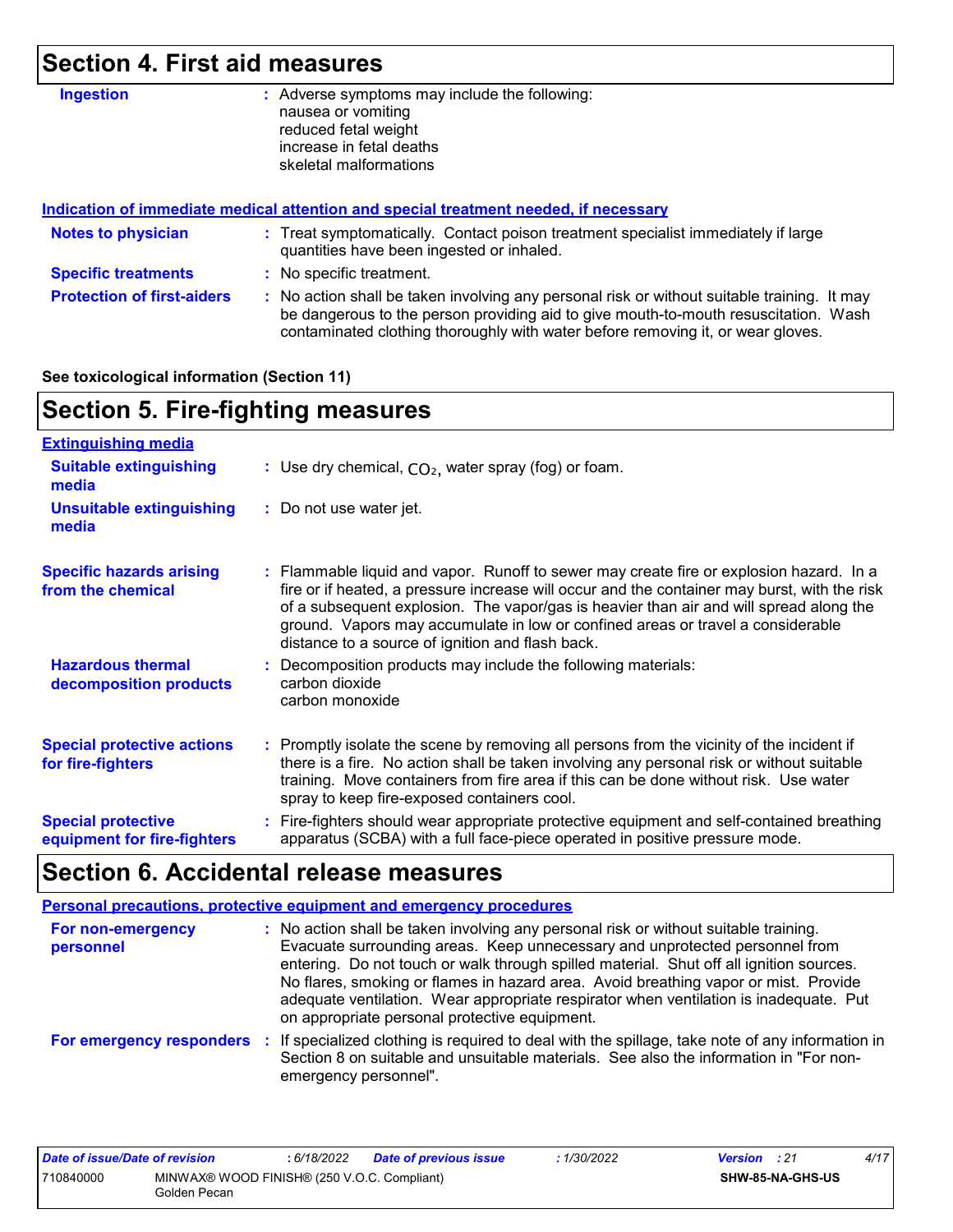### **Section 6. Accidental release measures**

#### **Environmental precautions : This product contains a Significant New Use Rule (SNUR) Chemical. Do not allow this product to enter drains, sewers, wastewater treatment systems, groundwater, streams, lakes or ponds. See Environmental Data Sheet (EDS) for additional details.**

Avoid dispersal of spilled material and runoff and contact with soil, waterways, drains and sewers. Inform the relevant authorities if the product has caused environmental pollution (sewers, waterways, soil or air).

#### **Methods and materials for containment and cleaning up**

#### : Stop leak if without risk. Move containers from spill area. Use spark-proof tools and explosion-proof equipment. Dilute with water and mop up if water-soluble. Alternatively, or if water-insoluble, absorb with an inert dry material and place in an appropriate waste disposal container. Dispose of via a licensed waste disposal contractor. **Small spill :**

Stop leak if without risk. Move containers from spill area. Use spark-proof tools and explosion-proof equipment. Approach release from upwind. Prevent entry into sewers, water courses, basements or confined areas. Wash spillages into an effluent treatment plant or proceed as follows. Contain and collect spillage with non-combustible, absorbent material e.g. sand, earth, vermiculite or diatomaceous earth and place in container for disposal according to local regulations (see Section 13). Dispose of via a licensed waste disposal contractor. Contaminated absorbent material may pose the same hazard as the spilled product. Note: see Section 1 for emergency contact information and Section 13 for waste disposal. **Large spill :**

### **Section 7. Handling and storage**

#### **Precautions for safe handling**

| <b>Protective measures</b>                                                | : Put on appropriate personal protective equipment (see Section 8). Persons with a<br>history of skin sensitization problems should not be employed in any process in which<br>this product is used. Avoid exposure - obtain special instructions before use. Avoid<br>exposure during pregnancy. Do not handle until all safety precautions have been read<br>and understood. Do not get in eyes or on skin or clothing. Do not breathe vapor or mist.<br>Do not swallow. Use only with adequate ventilation. Wear appropriate respirator when<br>ventilation is inadequate. Do not enter storage areas and confined spaces unless<br>adequately ventilated. Keep in the original container or an approved alternative made<br>from a compatible material, kept tightly closed when not in use. Store and use away<br>from heat, sparks, open flame or any other ignition source. Use explosion-proof<br>electrical (ventilating, lighting and material handling) equipment. Use only non-sparking<br>tools. Take precautionary measures against electrostatic discharges. Empty containers<br>retain product residue and can be hazardous. Do not reuse container. |
|---------------------------------------------------------------------------|----------------------------------------------------------------------------------------------------------------------------------------------------------------------------------------------------------------------------------------------------------------------------------------------------------------------------------------------------------------------------------------------------------------------------------------------------------------------------------------------------------------------------------------------------------------------------------------------------------------------------------------------------------------------------------------------------------------------------------------------------------------------------------------------------------------------------------------------------------------------------------------------------------------------------------------------------------------------------------------------------------------------------------------------------------------------------------------------------------------------------------------------------------------------|
| <b>Advice on general</b><br>occupational hygiene                          | : Eating, drinking and smoking should be prohibited in areas where this material is<br>handled, stored and processed. Workers should wash hands and face before eating,<br>drinking and smoking. Remove contaminated clothing and protective equipment before<br>entering eating areas. See also Section 8 for additional information on hygiene<br>measures.                                                                                                                                                                                                                                                                                                                                                                                                                                                                                                                                                                                                                                                                                                                                                                                                        |
| <b>Conditions for safe storage,</b><br>including any<br>incompatibilities | Store in accordance with local regulations. Store in a segregated and approved area.<br>Store in original container protected from direct sunlight in a dry, cool and well-ventilated<br>area, away from incompatible materials (see Section 10) and food and drink. Store<br>locked up. Eliminate all ignition sources. Separate from oxidizing materials. Keep<br>container tightly closed and sealed until ready for use. Containers that have been<br>opened must be carefully resealed and kept upright to prevent leakage. Do not store in<br>unlabeled containers. Use appropriate containment to avoid environmental<br>contamination. See Section 10 for incompatible materials before handling or use.                                                                                                                                                                                                                                                                                                                                                                                                                                                     |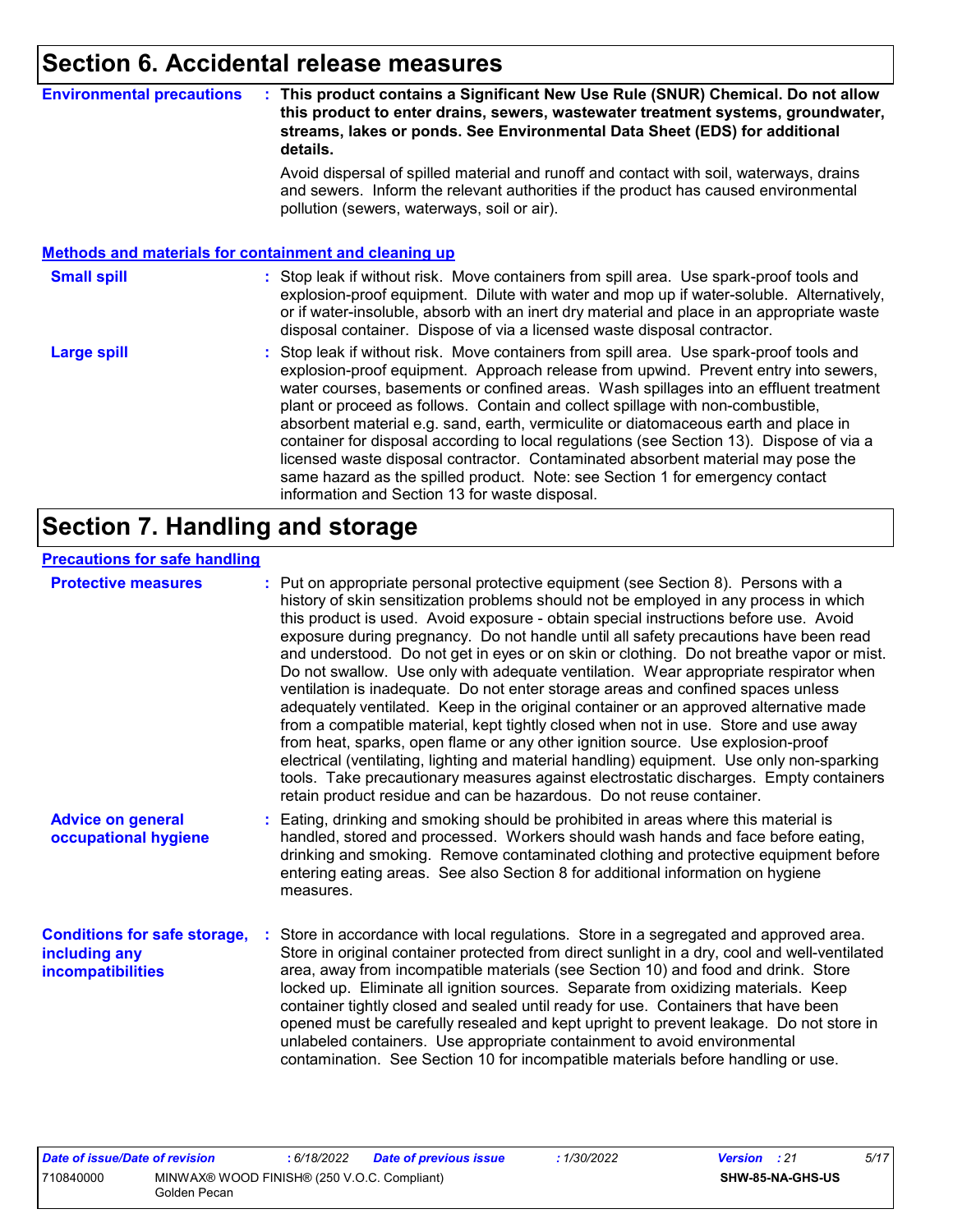#### **Control parameters**

**Occupational exposure limits (OSHA United States)**

| <b>Ingredient name</b>                                          | CAS#                     | <b>Exposure limits</b>                                                                                                                                                                                                                                                                                                                                             |
|-----------------------------------------------------------------|--------------------------|--------------------------------------------------------------------------------------------------------------------------------------------------------------------------------------------------------------------------------------------------------------------------------------------------------------------------------------------------------------------|
| Heavy Naphthenic Petroleum Oil                                  | 64742-52-5               | ACGIH TLV (United States, 1/2021).<br>TWA: 5 mg/m <sup>3</sup> 8 hours. Form: Inhalable<br>fraction<br>OSHA PEL (United States, 5/2018).<br>TWA: 5 mg/m <sup>3</sup> 8 hours.<br>NIOSH REL (United States, 10/2020).<br>TWA: 5 mg/m <sup>3</sup> 10 hours. Form: Mist<br>STEL: 10 mg/m <sup>3</sup> 15 minutes. Form: Mist                                         |
| Light Aliphatic Hydrocarbon                                     | 64742-47-8               | ACGIH TLV (United States, 1/2021).<br>Absorbed through skin.<br>TWA: 200 mg/m <sup>3</sup> , (as total hydrocarbon<br>vapor) 8 hours.                                                                                                                                                                                                                              |
| Xylene, mixed isomers                                           | 1330-20-7                | ACGIH TLV (United States, 1/2021).<br>TWA: 100 ppm 8 hours.<br>TWA: 434 mg/m <sup>3</sup> 8 hours.<br>STEL: 150 ppm 15 minutes.<br>STEL: 651 mg/m <sup>3</sup> 15 minutes.<br>OSHA PEL (United States, 5/2018).<br>TWA: 100 ppm 8 hours.<br>TWA: $435 \text{ mg/m}^3$ 8 hours.                                                                                     |
| Mineral Spirits (Odorless)                                      | 64742-47-8               | ACGIH TLV (United States, 1/2021).<br>Absorbed through skin.<br>TWA: 200 mg/m <sup>3</sup> , (as total hydrocarbon<br>vapor) 8 hours.                                                                                                                                                                                                                              |
| Methyl Ethyl Ketoxime                                           | 96-29-7                  | OARS WEEL (United States, 1/2021). Skin<br>sensitizer.<br>TWA: 10 ppm 8 hours.                                                                                                                                                                                                                                                                                     |
| Hydrotreated Heavy Petroleum Naphtha<br><b>Titanium Dioxide</b> | 64742-48-9<br>13463-67-7 | None.<br>ACGIH TLV (United States, 1/2021).<br>TWA: 10 mg/m <sup>3</sup> 8 hours.<br>OSHA PEL (United States, 5/2018).<br>TWA: 15 mg/m <sup>3</sup> 8 hours. Form: Total dust                                                                                                                                                                                      |
| Zirconium 2-Ethylhexanoate                                      | 22464-99-9               | ACGIH TLV (United States, 1/2021).<br>TWA: $5 \text{ mg/m}^3$ , (as Zr) 8 hours.<br>STEL: 10 mg/m <sup>3</sup> , (as Zr) 15 minutes.<br>NIOSH REL (United States, 10/2020).<br>TWA: 5 mg/m <sup>3</sup> , (as Zr) 10 hours.<br>STEL: 10 mg/m <sup>3</sup> , (as Zr) 15 minutes.<br>OSHA PEL (United States, 5/2018).<br>TWA: $5 \text{ mg/m}^3$ , (as Zr) 8 hours. |

### **Occupational exposure limits (Canada)**

| <b>Ingredient name</b>                            |                                                             |            |                               | CAS#                                                                                                                                                                                                                                      | <b>Exposure limits</b>                                                                                         |                     |                  |      |
|---------------------------------------------------|-------------------------------------------------------------|------------|-------------------------------|-------------------------------------------------------------------------------------------------------------------------------------------------------------------------------------------------------------------------------------------|----------------------------------------------------------------------------------------------------------------|---------------------|------------------|------|
| Petroleum refining, hydrotreated light distillate |                                                             |            | 64742-47-8                    | <b>CA British Columbia Provincial (Canada,</b><br>6/2021). Absorbed through skin.<br>vapour) 8 hours.<br>CA Alberta Provincial (Canada, 6/2018).<br>Absorbed through skin.<br>vapour) 8 hours.<br>CA Ontario Provincial (Canada, 6/2019). | TWA: 200 mg/m <sup>3</sup> , (as total hydrocarbon<br>8 hrs OEL: 200 mg/m <sup>3</sup> , (as total hydrocarbon |                     |                  |      |
| Date of issue/Date of revision                    |                                                             | :6/18/2022 | <b>Date of previous issue</b> |                                                                                                                                                                                                                                           | :1/30/2022                                                                                                     | <b>Version</b> : 21 |                  | 6/17 |
| 710840000                                         | MINWAX® WOOD FINISH® (250 V.O.C. Compliant)<br>Golden Pecan |            |                               |                                                                                                                                                                                                                                           |                                                                                                                |                     | SHW-85-NA-GHS-US |      |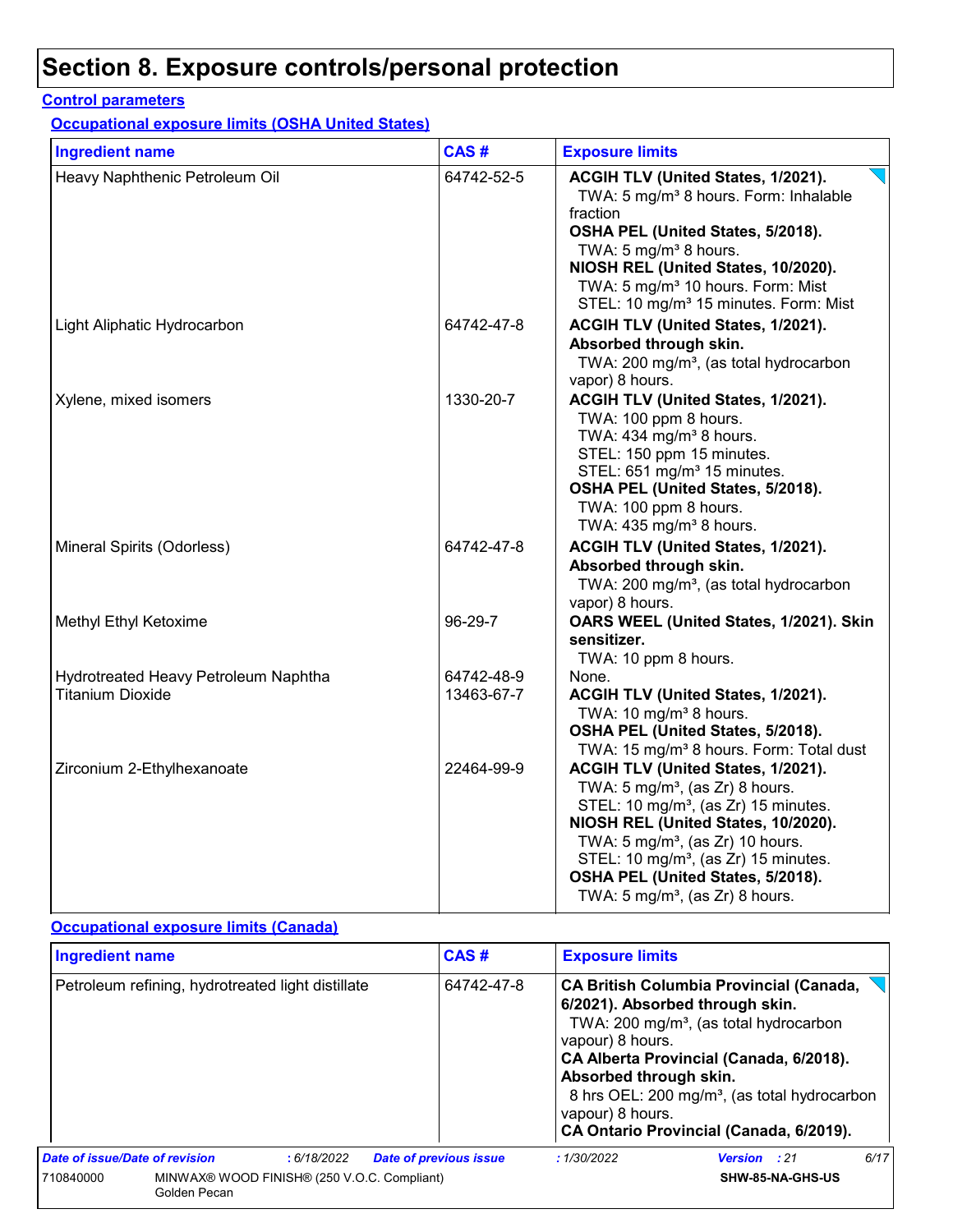|                                                   |            | Absorbed through skin.<br>TWA: 200 mg/m <sup>3</sup> , (as total hydrocarbon<br>vapour) 8 hours.                                                                                                                                                                                                                                                                                                                                                                                                                                                                                                                                                                                                                                      |
|---------------------------------------------------|------------|---------------------------------------------------------------------------------------------------------------------------------------------------------------------------------------------------------------------------------------------------------------------------------------------------------------------------------------------------------------------------------------------------------------------------------------------------------------------------------------------------------------------------------------------------------------------------------------------------------------------------------------------------------------------------------------------------------------------------------------|
| Xylene                                            | 1330-20-7  | CA Alberta Provincial (Canada, 6/2018).<br>8 hrs OEL: 100 ppm 8 hours.<br>15 min OEL: 651 mg/m <sup>3</sup> 15 minutes.<br>15 min OEL: 150 ppm 15 minutes.<br>8 hrs OEL: 434 mg/m <sup>3</sup> 8 hours.<br><b>CA British Columbia Provincial (Canada,</b><br>$6/2021$ ).<br>TWA: 100 ppm 8 hours.<br>STEL: 150 ppm 15 minutes.<br>CA Quebec Provincial (Canada, 6/2021).<br>TWAEV: 100 ppm 8 hours.<br>TWAEV: 434 mg/m <sup>3</sup> 8 hours.<br>STEV: 150 ppm 15 minutes.<br>STEV: 651 mg/m <sup>3</sup> 15 minutes.<br>CA Ontario Provincial (Canada, 6/2019).<br>STEL: 150 ppm 15 minutes.<br>TWA: 100 ppm 8 hours.<br><b>CA Saskatchewan Provincial (Canada,</b><br>7/2013).<br>STEL: 150 ppm 15 minutes.<br>TWA: 100 ppm 8 hours. |
| Petroleum refining, hydrotreated light distillate | 64742-47-8 | <b>CA British Columbia Provincial (Canada,</b><br>6/2021). Absorbed through skin.<br>TWA: 200 mg/m <sup>3</sup> , (as total hydrocarbon<br>vapour) 8 hours.<br>CA Alberta Provincial (Canada, 6/2018).<br>Absorbed through skin.<br>8 hrs OEL: 200 mg/m <sup>3</sup> , (as total hydrocarbon<br>vapour) 8 hours.<br>CA Ontario Provincial (Canada, 6/2019).<br>Absorbed through skin.<br>TWA: 200 mg/m <sup>3</sup> , (as total hydrocarbon<br>vapour) 8 hours.                                                                                                                                                                                                                                                                       |
| Methyl Ethyl Ketoxime                             | 96-29-7    | OARS WEEL (United States, 1/2021). Skin<br>sensitizer.                                                                                                                                                                                                                                                                                                                                                                                                                                                                                                                                                                                                                                                                                |
| Titanium dioxide                                  | 13463-67-7 | TWA: 10 ppm 8 hours.<br><b>CA British Columbia Provincial (Canada,</b><br>6/2021).<br>TWA: 10 mg/m <sup>3</sup> 8 hours. Form: Total dust<br>TWA: 3 mg/m <sup>3</sup> 8 hours. Form: respirable<br>fraction<br>CA Quebec Provincial (Canada, 6/2021).<br>TWAEV: 10 mg/m <sup>3</sup> 8 hours. Form: Total dust.<br>CA Alberta Provincial (Canada, 6/2018).<br>8 hrs OEL: 10 mg/m <sup>3</sup> 8 hours.<br>CA Ontario Provincial (Canada, 6/2019).<br>TWA: 10 mg/m <sup>3</sup> 8 hours.<br><b>CA Saskatchewan Provincial (Canada,</b><br>7/2013).<br>STEL: 20 mg/m <sup>3</sup> 15 minutes.<br>TWA: 10 mg/m <sup>3</sup> 8 hours.                                                                                                     |
| Zirconium 2-Ethylhexanoate                        | 22464-99-9 | CA Alberta Provincial (Canada, 6/2018).<br>8 hrs OEL: $5 \text{ mg/m}^3$ , (as Zr) 8 hours.                                                                                                                                                                                                                                                                                                                                                                                                                                                                                                                                                                                                                                           |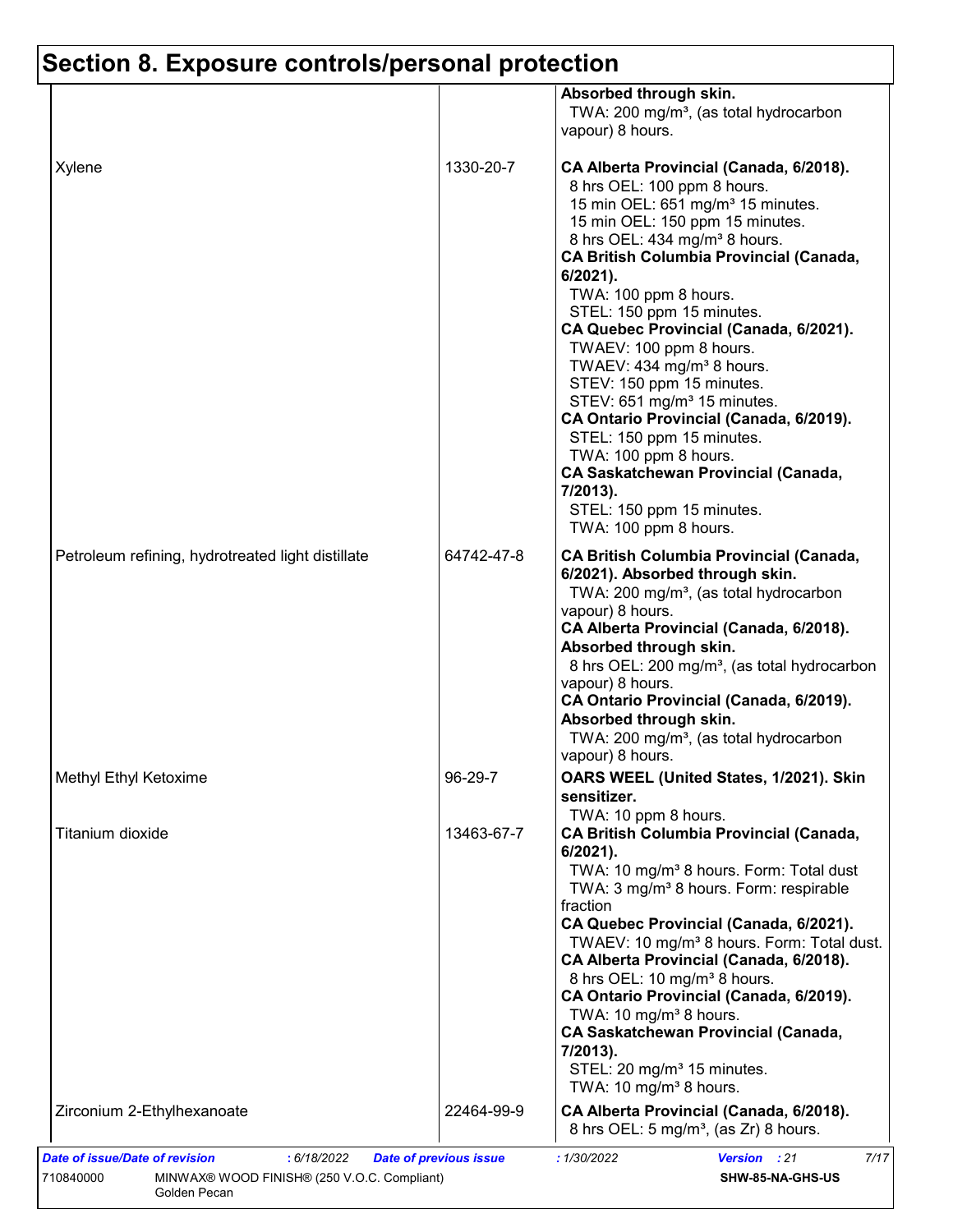|                 |          | 15 min OEL: 10 mg/m <sup>3</sup> , (as Zr) 15 minutes.<br><b>CA British Columbia Provincial (Canada,</b><br>$6/2021$ ).<br>TWA: $5 \text{ mg/m}^3$ , (as Zr) 8 hours.<br>STEL: 10 mg/m <sup>3</sup> , (as Zr) 15 minutes.<br>CA Quebec Provincial (Canada, 6/2021).<br>TWAEV: $5 \text{ mg/m}^3$ , (as Zr) 8 hours.<br>STEV: 10 mg/m <sup>3</sup> , (as Zr) 15 minutes.<br>CA Ontario Provincial (Canada, 6/2019).<br>STEL: 10 mg/m <sup>3</sup> , (as Zr) 15 minutes.<br>TWA: 5 mg/m <sup>3</sup> , (as Zr) 8 hours. |
|-----------------|----------|-----------------------------------------------------------------------------------------------------------------------------------------------------------------------------------------------------------------------------------------------------------------------------------------------------------------------------------------------------------------------------------------------------------------------------------------------------------------------------------------------------------------------|
| 2-Butoxyethanol | 111-76-2 | CA Alberta Provincial (Canada, 6/2018).<br>8 hrs OEL: 97 mg/m <sup>3</sup> 8 hours.<br>8 hrs OEL: 20 ppm 8 hours.<br><b>CA British Columbia Provincial (Canada,</b><br>$6/2021$ ).<br>TWA: 20 ppm 8 hours.<br>CA Ontario Provincial (Canada, 6/2019).<br>TWA: 20 ppm 8 hours.<br>CA Quebec Provincial (Canada, 6/2021).<br>TWAEV: 20 ppm 8 hours.<br><b>CA Saskatchewan Provincial (Canada,</b><br>7/2013).<br>STEL: 30 ppm 15 minutes.<br>TWA: 20 ppm 8 hours.                                                       |

#### **Occupational exposure limits (Mexico)**

|                             | CAS#       | <b>Exposure limits</b>                                                                                                                       |
|-----------------------------|------------|----------------------------------------------------------------------------------------------------------------------------------------------|
| Light Aliphatic Hydrocarbon | 64742-47-8 | <b>ACGIH TLV (United States, 1/2021).</b><br>Absorbed through skin.<br>TWA: 200 mg/m <sup>3</sup> , (as total hydrocarbon<br>vapor) 8 hours. |
| Zirconium 2-Ethylhexanoate  | 22464-99-9 | NOM-010-STPS-2014 (Mexico, 4/2016).<br>TWA: $5 \text{ mg/m}^3$ , (as Zr) 8 hours.<br>STEL: 10 mg/m <sup>3</sup> , (as Zr) 15 minutes.        |

| <b>Appropriate engineering</b><br><b>controls</b>                 | : Use only with adequate ventilation. Use process enclosures, local exhaust ventilation or<br>other engineering controls to keep worker exposure to airborne contaminants below any<br>recommended or statutory limits. The engineering controls also need to keep gas,<br>vapor or dust concentrations below any lower explosive limits. Use explosion-proof<br>ventilation equipment. |
|-------------------------------------------------------------------|-----------------------------------------------------------------------------------------------------------------------------------------------------------------------------------------------------------------------------------------------------------------------------------------------------------------------------------------------------------------------------------------|
| <b>Environmental exposure</b><br><b>controls</b>                  | This product contains a Significant New Use Rule (SNUR) Chemical. Do not allow<br>this product to enter drains, sewers, wastewater treatment systems, groundwater,<br>streams, lakes or ponds. See Environmental Data Sheet (EDS) for additional<br>details.                                                                                                                            |
|                                                                   | Emissions from ventilation or work process equipment should be checked to ensure<br>they comply with the requirements of environmental protection legislation. In some<br>cases, fume scrubbers, filters or engineering modifications to the process equipment<br>will be necessary to reduce emissions to acceptable levels.                                                           |
| the state of all a self-contracted and the contracted and a self- |                                                                                                                                                                                                                                                                                                                                                                                         |

#### **Individual protection measures**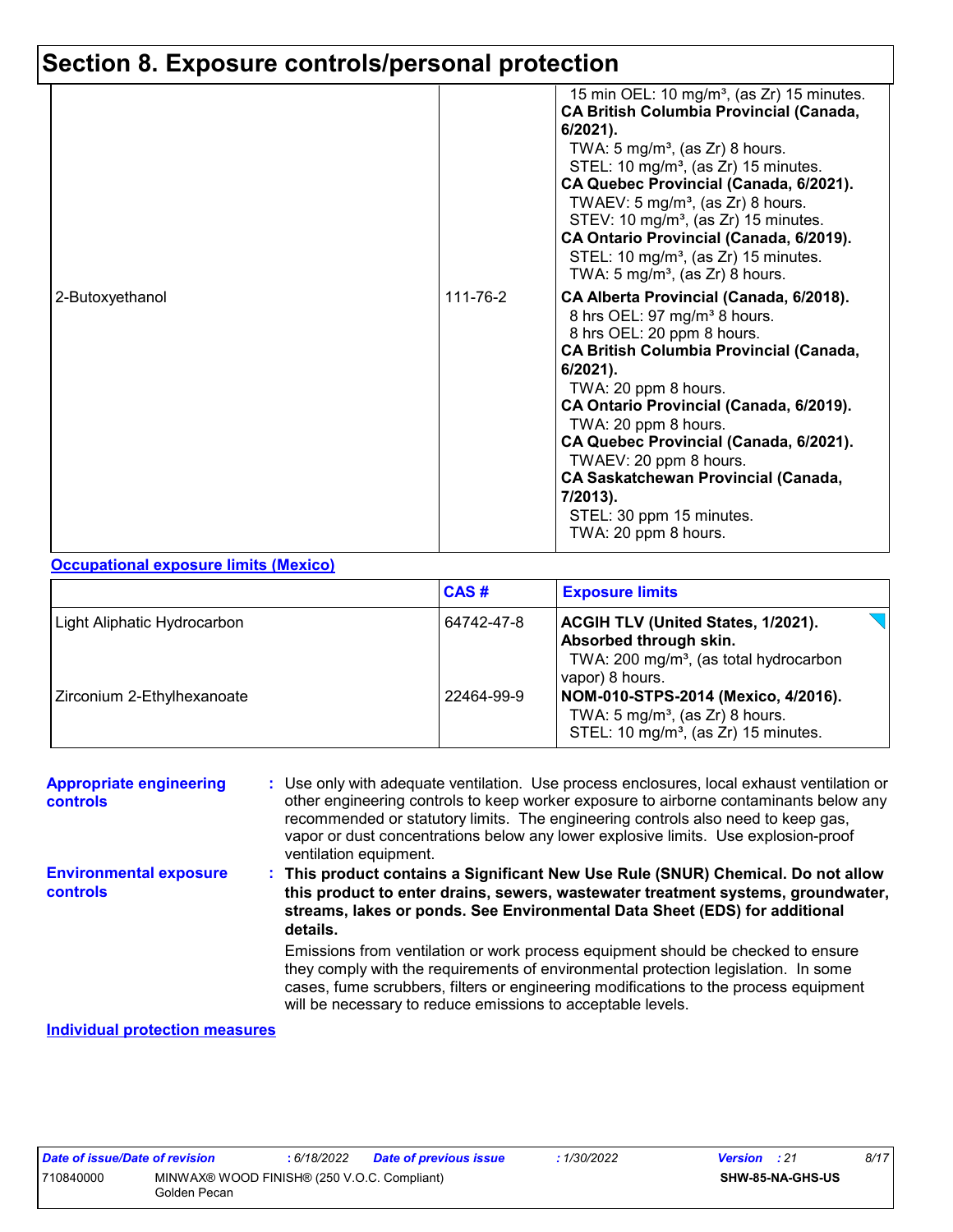| <b>Hygiene measures</b>       | : Wash hands, forearms and face thoroughly after handling chemical products, before<br>eating, smoking and using the lavatory and at the end of the working period.<br>Appropriate techniques should be used to remove potentially contaminated clothing.<br>Contaminated work clothing should not be allowed out of the workplace. Wash<br>contaminated clothing before reusing. Ensure that eyewash stations and safety<br>showers are close to the workstation location.                                                                                                                                            |
|-------------------------------|------------------------------------------------------------------------------------------------------------------------------------------------------------------------------------------------------------------------------------------------------------------------------------------------------------------------------------------------------------------------------------------------------------------------------------------------------------------------------------------------------------------------------------------------------------------------------------------------------------------------|
| <b>Eye/face protection</b>    | : Safety eyewear complying with an approved standard should be used when a risk<br>assessment indicates this is necessary to avoid exposure to liquid splashes, mists,<br>gases or dusts. If contact is possible, the following protection should be worn, unless<br>the assessment indicates a higher degree of protection: safety glasses with side-<br>shields.                                                                                                                                                                                                                                                     |
| <b>Skin protection</b>        |                                                                                                                                                                                                                                                                                                                                                                                                                                                                                                                                                                                                                        |
| <b>Hand protection</b>        | : Chemical-resistant, impervious gloves complying with an approved standard should be<br>worn at all times when handling chemical products if a risk assessment indicates this is<br>necessary. Considering the parameters specified by the glove manufacturer, check<br>during use that the gloves are still retaining their protective properties. It should be<br>noted that the time to breakthrough for any glove material may be different for different<br>glove manufacturers. In the case of mixtures, consisting of several substances, the<br>protection time of the gloves cannot be accurately estimated. |
| <b>Body protection</b>        | : Personal protective equipment for the body should be selected based on the task being<br>performed and the risks involved and should be approved by a specialist before<br>handling this product. When there is a risk of ignition from static electricity, wear anti-<br>static protective clothing. For the greatest protection from static discharges, clothing<br>should include anti-static overalls, boots and gloves.                                                                                                                                                                                         |
| <b>Other skin protection</b>  | : Appropriate footwear and any additional skin protection measures should be selected<br>based on the task being performed and the risks involved and should be approved by a<br>specialist before handling this product.                                                                                                                                                                                                                                                                                                                                                                                              |
| <b>Respiratory protection</b> | : Based on the hazard and potential for exposure, select a respirator that meets the<br>appropriate standard or certification. Respirators must be used according to a<br>respiratory protection program to ensure proper fitting, training, and other important<br>aspects of use.                                                                                                                                                                                                                                                                                                                                    |

# **Section 9. Physical and chemical properties**

The conditions of measurement of all properties are at standard temperature and pressure unless otherwise indicated.

| <b>Appearance</b>                                                 |                                                           |              |                  |      |
|-------------------------------------------------------------------|-----------------------------------------------------------|--------------|------------------|------|
| <b>Physical state</b>                                             | : Liquid.                                                 |              |                  |      |
| <b>Color</b>                                                      | : Not available.                                          |              |                  |      |
| Odor                                                              | : Not available.                                          |              |                  |      |
| <b>Odor threshold</b>                                             | : Not available.                                          |              |                  |      |
| pH                                                                | : Not applicable.                                         |              |                  |      |
| <b>Melting point/freezing point</b>                               | : Not available.                                          |              |                  |      |
| <b>Boiling point, initial boiling</b><br>point, and boiling range | : $148^{\circ}$ C (298.4 $^{\circ}$ F)                    |              |                  |      |
| <b>Flash point</b>                                                | : Closed cup: 39°C (102.2°F) [Pensky-Martens Closed Cup]  |              |                  |      |
| <b>Evaporation rate</b>                                           | $: 0.13$ (butyl acetate = 1)                              |              |                  |      |
| <b>Flammability</b>                                               | : Not available.                                          |              |                  |      |
| Lower and upper explosion<br>limit/flammability limit             | $:$ Lower: 1%<br>Upper: 6%                                |              |                  |      |
| <b>Vapor pressure</b>                                             | : $0.17$ kPa (1.27 mm Hg)                                 |              |                  |      |
| <b>Relative vapor density</b>                                     | : $5 \text{ [Air = 1]}$                                   |              |                  |      |
| <b>Relative density</b>                                           | : 0.92                                                    |              |                  |      |
| <b>Date of issue/Date of revision</b>                             | :6/18/2022<br><b>Date of previous issue</b><br>:1/30/2022 | Version : 21 |                  | 9/17 |
| 710840000<br>Golden Pecan                                         | MINWAX® WOOD FINISH® (250 V.O.C. Compliant)               |              | SHW-85-NA-GHS-US |      |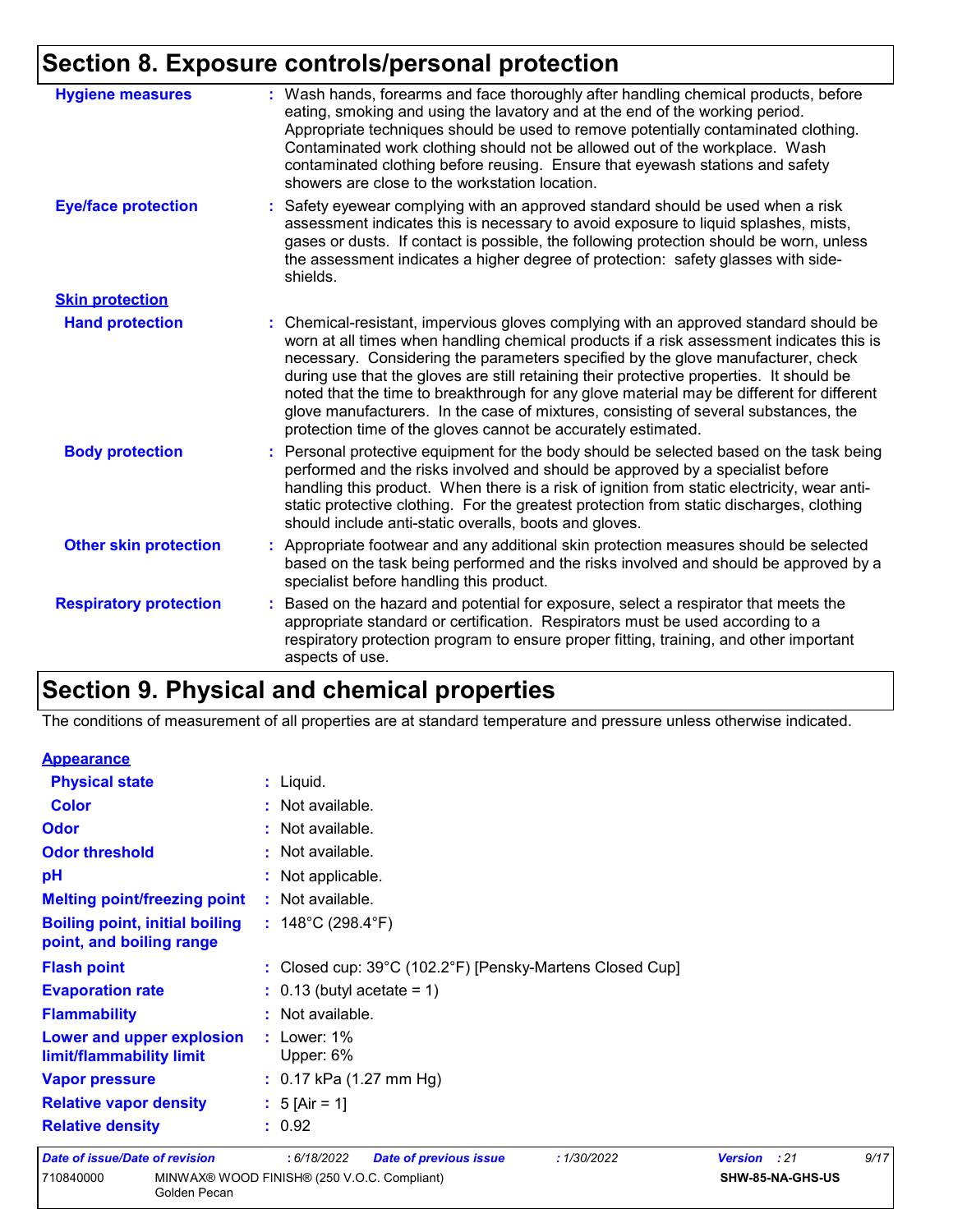### **Section 9. Physical and chemical properties**

| <b>Solubility</b>                                 |    | : Not available.                                               |
|---------------------------------------------------|----|----------------------------------------------------------------|
| <b>Partition coefficient: n-</b><br>octanol/water |    | : Not applicable.                                              |
| <b>Auto-ignition temperature</b>                  |    | : Not available.                                               |
| <b>Decomposition temperature</b>                  | ÷. | Not available.                                                 |
| <b>Viscosity</b>                                  |    | Kinematic (40°C (104°F)): <20.5 mm <sup>2</sup> /s (<20.5 cSt) |
| <b>Molecular weight</b>                           |    | Not applicable.                                                |
| <b>Aerosol product</b>                            |    |                                                                |
| <b>Heat of combustion</b>                         |    | $: 17.502$ kJ/g                                                |

### **Section 10. Stability and reactivity**

| <b>Reactivity</b>                                   | : No specific test data related to reactivity available for this product or its ingredients.                                                                                                                                             |
|-----------------------------------------------------|------------------------------------------------------------------------------------------------------------------------------------------------------------------------------------------------------------------------------------------|
| <b>Chemical stability</b>                           | : The product is stable.                                                                                                                                                                                                                 |
| <b>Possibility of hazardous</b><br><b>reactions</b> | : Under normal conditions of storage and use, hazardous reactions will not occur.                                                                                                                                                        |
| <b>Conditions to avoid</b>                          | Avoid all possible sources of ignition (spark or flame). Do not pressurize, cut, weld,<br>braze, solder, drill, grind or expose containers to heat or sources of ignition. Do not<br>allow vapor to accumulate in low or confined areas. |
| <b>Incompatible materials</b>                       | : Reactive or incompatible with the following materials:<br>oxidizing materials                                                                                                                                                          |
| <b>Hazardous decomposition</b><br>products          | : Under normal conditions of storage and use, hazardous decomposition products should<br>not be produced.                                                                                                                                |

### **Section 11. Toxicological information**

#### **Information on toxicological effects**

**Acute toxicity**

| <b>Product/ingredient name</b>                 | <b>Result</b>                | <b>Species</b> | <b>Dose</b>            | <b>Exposure</b> |
|------------------------------------------------|------------------------------|----------------|------------------------|-----------------|
| Heavy Naphthenic Petroleum<br>Oil              | LD50 Oral                    | Rat            | >5000 mg/kg            |                 |
| Xylene, mixed isomers                          | LC50 Inhalation Gas.         | Rat            | 6700 ppm               | 4 hours         |
|                                                | LD50 Oral                    | Rat            | 4300 mg/kg             |                 |
| Methyl Ethyl Ketoxime                          | LD50 Oral                    | Rat            | 930 mg/kg              |                 |
| <b>Hydrotreated Heavy</b><br>Petroleum Naphtha | <b>LC50 Inhalation Vapor</b> | Rat            | 8500 mg/m <sup>3</sup> | 4 hours         |
|                                                | LD50 Oral                    | Rat            | >6 g/kg                |                 |
| Zirconium 2-Ethylhexanoate                     | LD50 Dermal<br>LD50 Oral     | Rabbit<br>Rat  | >5 g/kg<br>$>5$ g/kg   |                 |

#### **Irritation/Corrosion**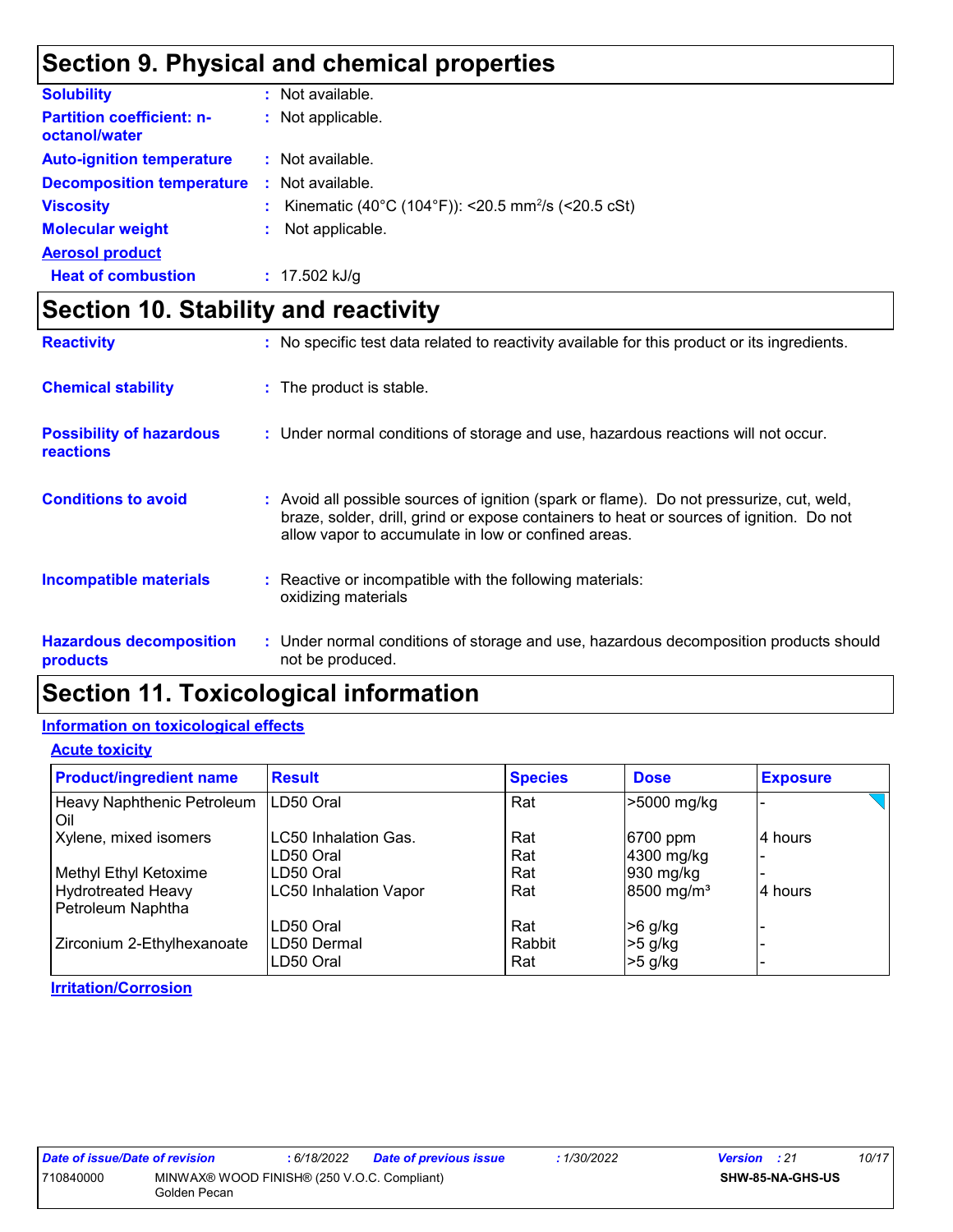## **Section 11. Toxicological information**

| <b>Product/ingredient name</b>    | <b>Result</b>            | <b>Species</b> | <b>Score</b> | <b>Exposure</b>      | <b>Observation</b>       |
|-----------------------------------|--------------------------|----------------|--------------|----------------------|--------------------------|
| Heavy Naphthenic Petroleum<br>Oil | Skin - Severe irritant   | Rabbit         |              | 500 mg               | -                        |
| Xylene, mixed isomers             | Eyes - Mild irritant     | Rabbit         |              | 87 mg                |                          |
|                                   | Eyes - Severe irritant   | Rabbit         |              | 24 hours 5<br>mg     | -                        |
|                                   | Skin - Mild irritant     | Rat            |              | 8 hours 60 uL        |                          |
|                                   | Skin - Moderate irritant | Rabbit         |              | 24 hours 500         | $\overline{\phantom{0}}$ |
|                                   |                          |                |              | mg                   |                          |
|                                   | Skin - Moderate irritant | Rabbit         |              | $100\%$              |                          |
| Methyl Ethyl Ketoxime             | Eyes - Severe irritant   | Rabbit         |              | 100 uL               |                          |
| <b>Titanium Dioxide</b>           | Skin - Mild irritant     | Human          |              | 72 hours 300<br>ug l |                          |

#### **Sensitization**

Not available.

#### **Mutagenicity**

Not available.

#### **Carcinogenicity**

Not available.

#### **Classification**

| <b>Product/ingredient name</b>            | <b>OSHA</b> | <b>IARC</b> | <b>NTP</b> |
|-------------------------------------------|-------------|-------------|------------|
| Xylene, mixed isomers<br>Titanium Dioxide |             | 2B          |            |

#### **Reproductive toxicity**

Not available.

#### **Teratogenicity**

Not available.

#### **Specific target organ toxicity (single exposure)**

| <b>Name</b>                          | <b>Category</b> | <b>Route of</b><br>exposure | <b>Target organs</b>            |
|--------------------------------------|-----------------|-----------------------------|---------------------------------|
| Light Aliphatic Hydrocarbon          | Category 3      |                             | Respiratory tract<br>irritation |
|                                      | Category 3      |                             | Narcotic effects                |
| Xylene, mixed isomers                | Category 3      |                             | Respiratory tract<br>irritation |
| Mineral Spirits (Odorless)           | Category 3      |                             | Respiratory tract<br>irritation |
|                                      | Category 3      |                             | Narcotic effects                |
| <b>Methyl Ethyl Ketoxime</b>         | Category 1      |                             | upper respiratory<br>tract      |
|                                      | Category 3      |                             | Narcotic effects                |
| Hydrotreated Heavy Petroleum Naphtha | Category 3      |                             | Respiratory tract<br>irritation |
|                                      | Category 3      |                             | l Narcotic effects              |

**Specific target organ toxicity (repeated exposure)**

*Date of issue/Date of revision* **:** *6/18/2022 Date of previous issue : 1/30/2022 Version : 21 11/17* 710840000 MINWAX® WOOD FINISH® (250 V.O.C. Compliant) Golden Pecan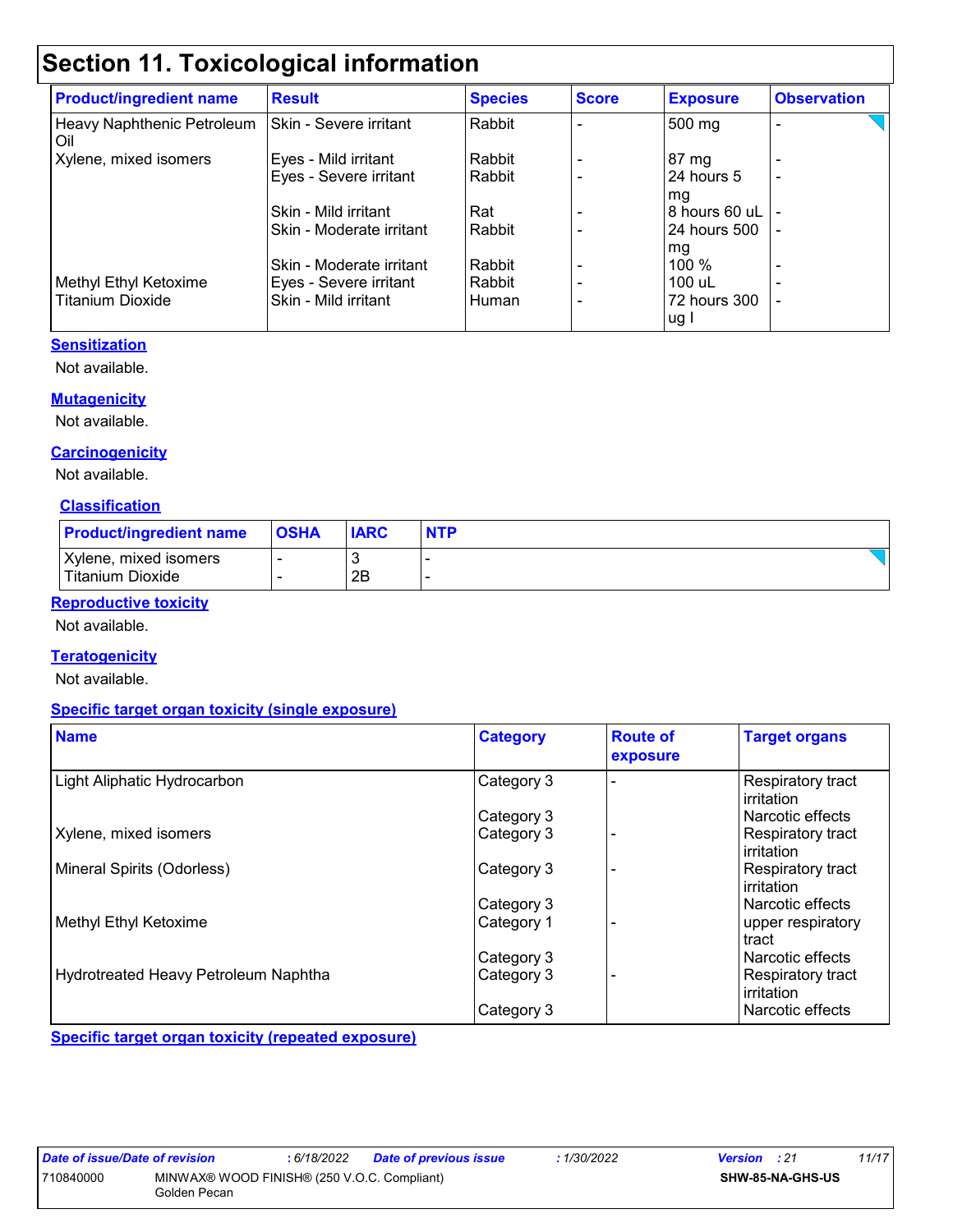# **Section 11. Toxicological information**

| <b>Name</b>                          | <b>Category</b> | <b>Route of</b><br>exposure | <b>Target organs</b> |
|--------------------------------------|-----------------|-----------------------------|----------------------|
| Light Aliphatic Hydrocarbon          | Category 2      |                             |                      |
| Xylene, mixed isomers                | Category 2      |                             |                      |
| Mineral Spirits (Odorless)           | Category 2      |                             |                      |
| Methyl Ethyl Ketoxime                | Category 2      |                             | blood system         |
| Hydrotreated Heavy Petroleum Naphtha | Category 2      |                             |                      |

#### **Aspiration hazard**

| <b>Name</b>                          | Result                                |
|--------------------------------------|---------------------------------------|
| Light Aliphatic Hydrocarbon          | <b>ASPIRATION HAZARD - Category 1</b> |
| Xylene, mixed isomers                | <b>ASPIRATION HAZARD - Category 1</b> |
| Mineral Spirits (Odorless)           | <b>ASPIRATION HAZARD - Category 1</b> |
| Hydrotreated Heavy Petroleum Naphtha | <b>ASPIRATION HAZARD - Category 1</b> |

#### **Information on the likely :** Not available.

#### **routes of exposure**

| <b>Potential acute health effects</b> |                                                     |
|---------------------------------------|-----------------------------------------------------|
| <b>Eye contact</b>                    | : No known significant effects or critical hazards. |
| <b>Inhalation</b>                     | : No known significant effects or critical hazards. |
| <b>Skin contact</b>                   | : May cause an allergic skin reaction.              |
| <b>Ingestion</b>                      | : May be fatal if swallowed and enters airways.     |

#### **Symptoms related to the physical, chemical and toxicological characteristics**

| <b>Eye contact</b>  | : No specific data.                                                                                                                                  |
|---------------------|------------------------------------------------------------------------------------------------------------------------------------------------------|
| <b>Inhalation</b>   | : Adverse symptoms may include the following:<br>reduced fetal weight<br>increase in fetal deaths<br>skeletal malformations                          |
| <b>Skin contact</b> | : Adverse symptoms may include the following:<br>irritation<br>redness<br>reduced fetal weight<br>increase in fetal deaths<br>skeletal malformations |
| <b>Ingestion</b>    | : Adverse symptoms may include the following:<br>nausea or vomiting<br>reduced fetal weight<br>increase in fetal deaths<br>skeletal malformations    |

#### **Delayed and immediate effects and also chronic effects from short and long term exposure**

| <b>Short term exposure</b>                        |                    |
|---------------------------------------------------|--------------------|
| <b>Potential immediate</b><br>effects             | $:$ Not available. |
| <b>Potential delayed effects : Not available.</b> |                    |
| <b>Long term exposure</b>                         |                    |
| <b>Potential immediate</b><br>effects             | $:$ Not available. |
| <b>Potential delayed effects : Not available.</b> |                    |
| Protocottal absolute brandth officiate            |                    |

| <b>Potential chronic health effects</b> |
|-----------------------------------------|
|-----------------------------------------|

| Date of issue/Date of revision |                                                             | : 6/18/2022 | <b>Date of previous issue</b> | : 1/30/2022      | <b>Version</b> : 21 | 12/17 |
|--------------------------------|-------------------------------------------------------------|-------------|-------------------------------|------------------|---------------------|-------|
| 710840000                      | MINWAX® WOOD FINISH® (250 V.O.C. Compliant)<br>Golden Pecan |             |                               | SHW-85-NA-GHS-US |                     |       |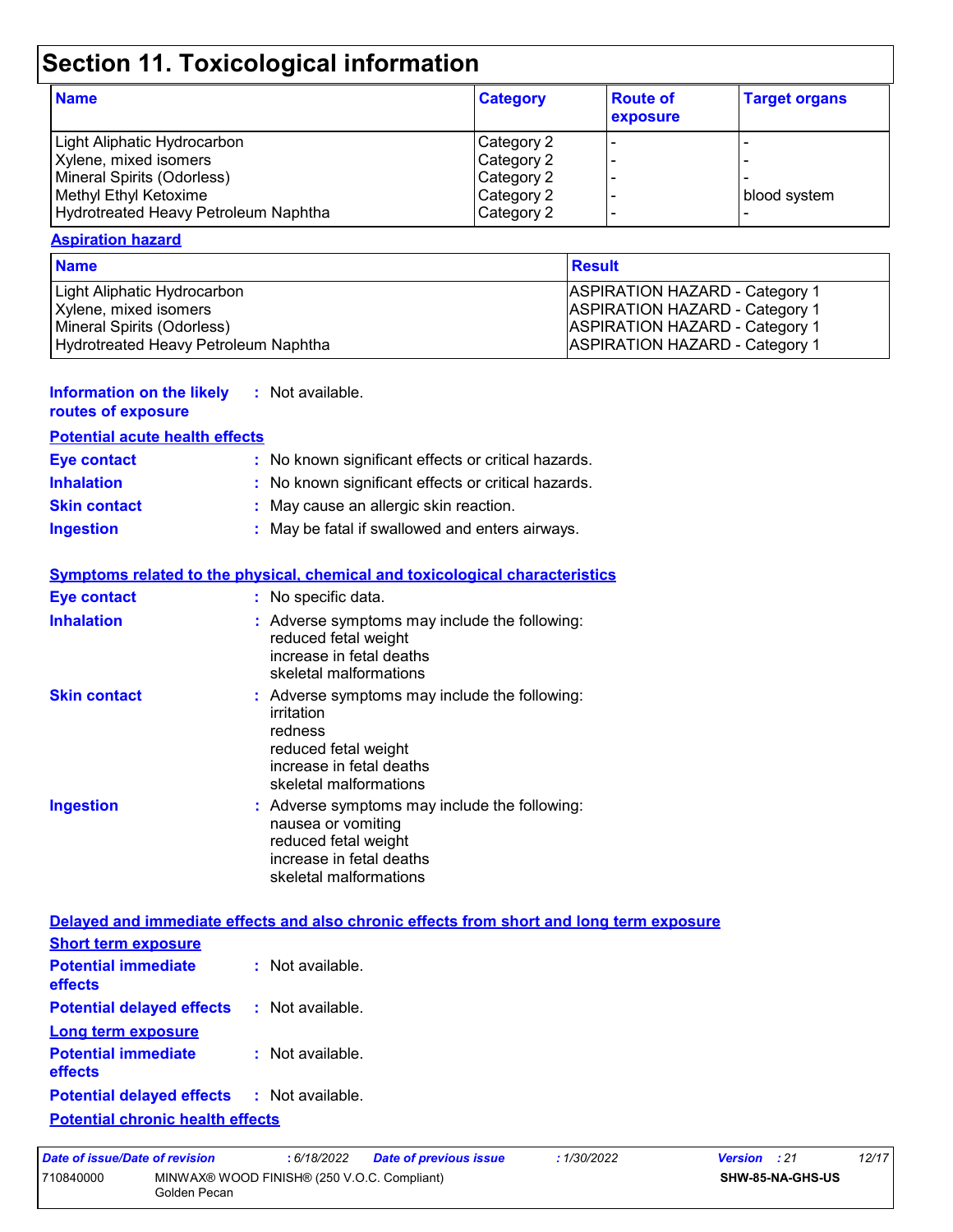### **Section 11. Toxicological information**

Not available.

| <b>General</b>               | : May cause damage to organs through prolonged or repeated exposure. Once<br>sensitized, a severe allergic reaction may occur when subsequently exposed to very low<br>levels. |
|------------------------------|--------------------------------------------------------------------------------------------------------------------------------------------------------------------------------|
| <b>Carcinogenicity</b>       | : Suspected of causing cancer. Risk of cancer depends on duration and level of<br>exposure.                                                                                    |
| <b>Mutagenicity</b>          | : No known significant effects or critical hazards.                                                                                                                            |
| <b>Teratogenicity</b>        | : Suspected of damaging the unborn child.                                                                                                                                      |
| <b>Developmental effects</b> | : No known significant effects or critical hazards.                                                                                                                            |
| <b>Fertility effects</b>     | : No known significant effects or critical hazards.                                                                                                                            |

#### **Numerical measures of toxicity** Not available. **Acute toxicity estimates**

### **Section 12. Ecological information**

#### **Toxicity**

| <b>Product/ingredient name</b>                                          | <b>Result</b>                                                                                                                                        | <b>Species</b>                                                                                                         | <b>Exposure</b>                             |
|-------------------------------------------------------------------------|------------------------------------------------------------------------------------------------------------------------------------------------------|------------------------------------------------------------------------------------------------------------------------|---------------------------------------------|
| Light Aliphatic Hydrocarbon<br>Xylene, mixed isomers                    | Acute LC50 2200 µg/l Fresh water<br>Acute LC50 8500 µg/l Marine water                                                                                | Fish - Lepomis macrochirus<br>Crustaceans - Palaemonetes<br>pugio                                                      | 4 days<br>48 hours                          |
| Mineral Spirits (Odorless)<br>Methyl Ethyl Ketoxime<br>Titanium Dioxide | Acute LC50 13400 µg/l Fresh water<br>Acute LC50 2200 µg/l Fresh water<br>Acute LC50 843000 µg/l Fresh water<br>Acute LC50 >1000000 µg/l Marine water | Fish - Pimephales promelas<br>Fish - Lepomis macrochirus<br>Fish - Pimephales promelas<br>Fish - Fundulus heteroclitus | 196 hours<br>4 days<br>96 hours<br>96 hours |

#### **Persistence and degradability**

| <b>Product/ingredient name</b> | <b>Aquatic half-life</b> | <b>Photolysis</b> | Biodegradability |
|--------------------------------|--------------------------|-------------------|------------------|
| Xylene, mixed isomers          |                          |                   | Readily          |

#### **Bioaccumulative potential**

| <b>Product/ingredient name</b> | $Loa Pow$ | <b>BCF</b>              | <b>Potential</b> |
|--------------------------------|-----------|-------------------------|------------------|
| Xylene, mixed isomers          |           | $ 8.1 \text{ to } 25.9$ | low              |
| Methyl Ethyl Ketoxime          |           | $12.5$ to 5.8           | low              |
| Hydrotreated Heavy             |           | 10 to 2500              | high             |
| Petroleum Naphtha              |           |                         |                  |
| Zirconium 2-Ethylhexanoate     |           | 2.96                    | low              |

#### **Mobility in soil**

**Soil/water partition coefficient (K**<sub>oc</sub>)

**:** Not available.

**Other adverse effects** : No known significant effects or critical hazards.

| Date of issue/Date of revision |                                                             | : 6/18/2022 | <b>Date of previous issue</b> | 1/30/2022 | <b>Version</b> : 21 |                         | 13/17 |
|--------------------------------|-------------------------------------------------------------|-------------|-------------------------------|-----------|---------------------|-------------------------|-------|
| 710840000                      | MINWAX® WOOD FINISH® (250 V.O.C. Compliant)<br>Golden Pecan |             |                               |           |                     | <b>SHW-85-NA-GHS-US</b> |       |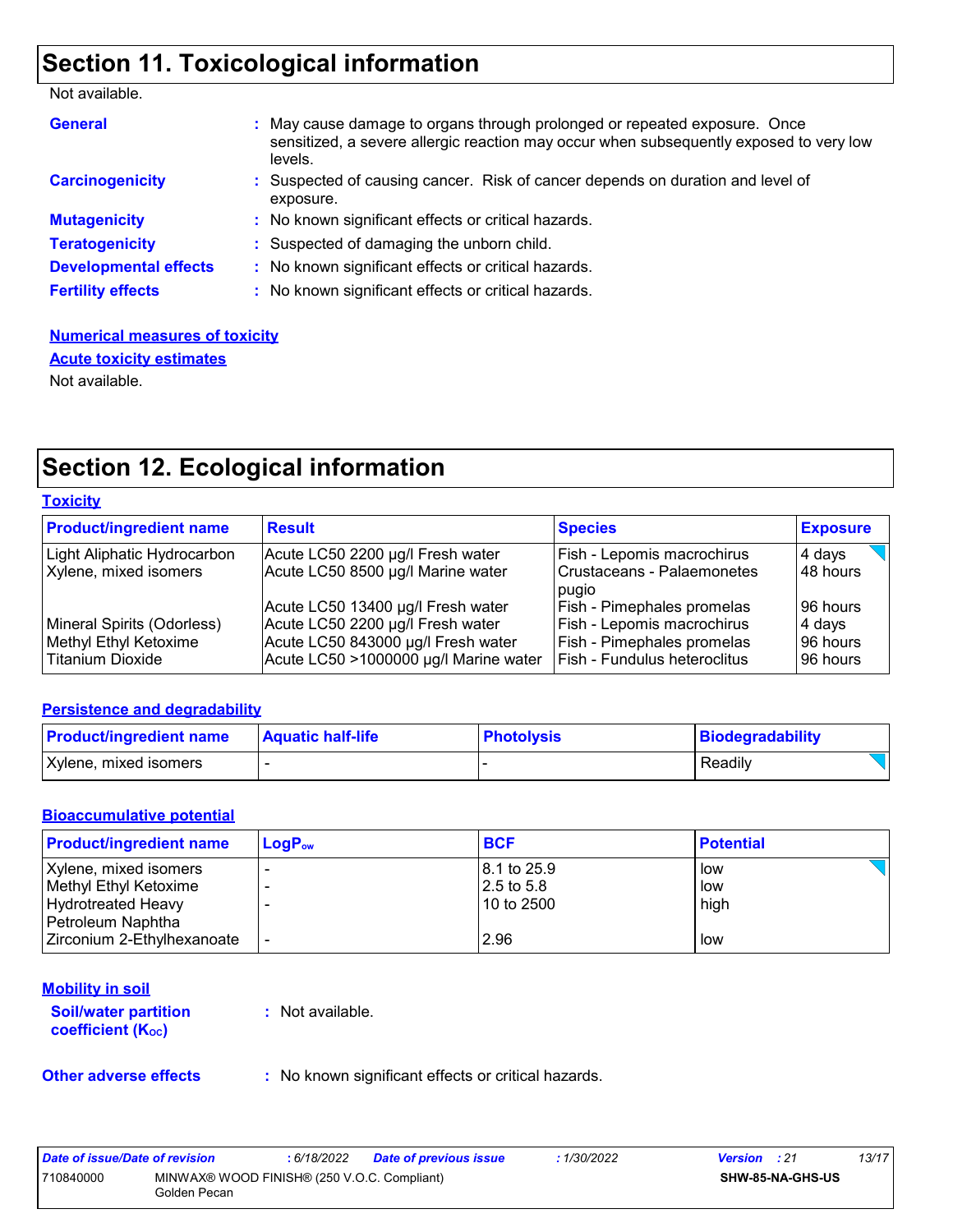### **Section 13. Disposal considerations**

**Disposal methods : This product contains a Significant New Use Rule (SNUR) Chemical. Do not allow this product to enter drains, sewers, wastewater treatment systems, groundwater, streams, lakes or ponds. See Environmental Data Sheet (EDS) for additional details.**

> The generation of waste should be avoided or minimized wherever possible. Disposal of this product, solutions and any by-products should at all times comply with the requirements of environmental protection and waste disposal legislation and any regional local authority requirements. Dispose of surplus and non-recyclable products via a licensed waste disposal contractor. Waste should not be disposed of untreated to the sewer unless fully compliant with the requirements of all authorities with jurisdiction. Waste packaging should be recycled. Incineration or landfill should only be considered when recycling is not feasible. This material and its container must be disposed of in a safe way. Care should be taken when handling emptied containers that have not been cleaned or rinsed out. Empty containers or liners may retain some product residues. Vapor from product residues may create a highly flammable or explosive atmosphere inside the container. Do not cut, weld or grind used containers unless they have been cleaned thoroughly internally. Avoid dispersal of spilled material and runoff and contact with soil, waterways, drains and sewers.

### **Section 14. Transport information**

|                                         | <b>DOT</b><br><b>Classification</b>                                                                                                                                                                                                                                                                                                      | <b>TDG</b><br><b>Classification</b>                                                                                                                 | <b>Mexico</b><br><b>Classification</b> | <b>IATA</b>    | <b>IMDG</b>                                |
|-----------------------------------------|------------------------------------------------------------------------------------------------------------------------------------------------------------------------------------------------------------------------------------------------------------------------------------------------------------------------------------------|-----------------------------------------------------------------------------------------------------------------------------------------------------|----------------------------------------|----------------|--------------------------------------------|
| <b>UN number</b>                        | <b>UN1263</b>                                                                                                                                                                                                                                                                                                                            | <b>UN1263</b>                                                                                                                                       | <b>UN1263</b>                          | <b>UN1263</b>  | <b>UN1263</b>                              |
| <b>UN proper</b><br>shipping name       | <b>PAINT</b>                                                                                                                                                                                                                                                                                                                             | <b>PAINT</b>                                                                                                                                        | <b>PAINT</b>                           | <b>PAINT</b>   | <b>PAINT</b>                               |
| <b>Transport</b><br>hazard class(es)    | $\mathfrak{S}$                                                                                                                                                                                                                                                                                                                           | 3                                                                                                                                                   | $\mathfrak{S}$                         | 3              | $\mathbf{3}$                               |
| <b>Packing group</b>                    | $\mathop{\rm III}$                                                                                                                                                                                                                                                                                                                       | $\mathbf{III}$                                                                                                                                      | $\ensuremath{\mathsf{III}}\xspace$     | $\mathbf{III}$ | $\ensuremath{\mathsf{III}}\xspace$         |
| <b>Environmental</b><br>hazards         | No.                                                                                                                                                                                                                                                                                                                                      | No.                                                                                                                                                 | No.                                    | No.            | No.                                        |
| <b>Additional</b><br><b>information</b> | This product may<br>be re-classified as<br>"Combustible<br>Liquid," unless<br>transported by<br>vessel or aircraft.<br>Non-bulk<br>packages (less<br>than or equal to<br>119 gal) of<br>combustible<br>liquids are not<br>regulated as<br>hazardous<br>materials in<br>package sizes<br>less than the<br>product reportable<br>quantity. | Product classified<br>as per the<br>following sections<br>of the<br>Transportation of<br>Dangerous Goods<br>Regulations:<br>2.18-2.19 (Class<br>3). |                                        |                | <b>Emergency</b><br>schedules F-E, S-<br>E |
| <b>Date of issue/Date of revision</b>   | : 6/18/2022                                                                                                                                                                                                                                                                                                                              | <b>Date of previous issue</b>                                                                                                                       | :1/30/2022                             |                | Version : 21<br>14/17                      |
| 710840000                               | MINWAX® WOOD FINISH® (250 V.O.C. Compliant)<br>Golden Pecan                                                                                                                                                                                                                                                                              |                                                                                                                                                     |                                        |                | SHW-85-NA-GHS-US                           |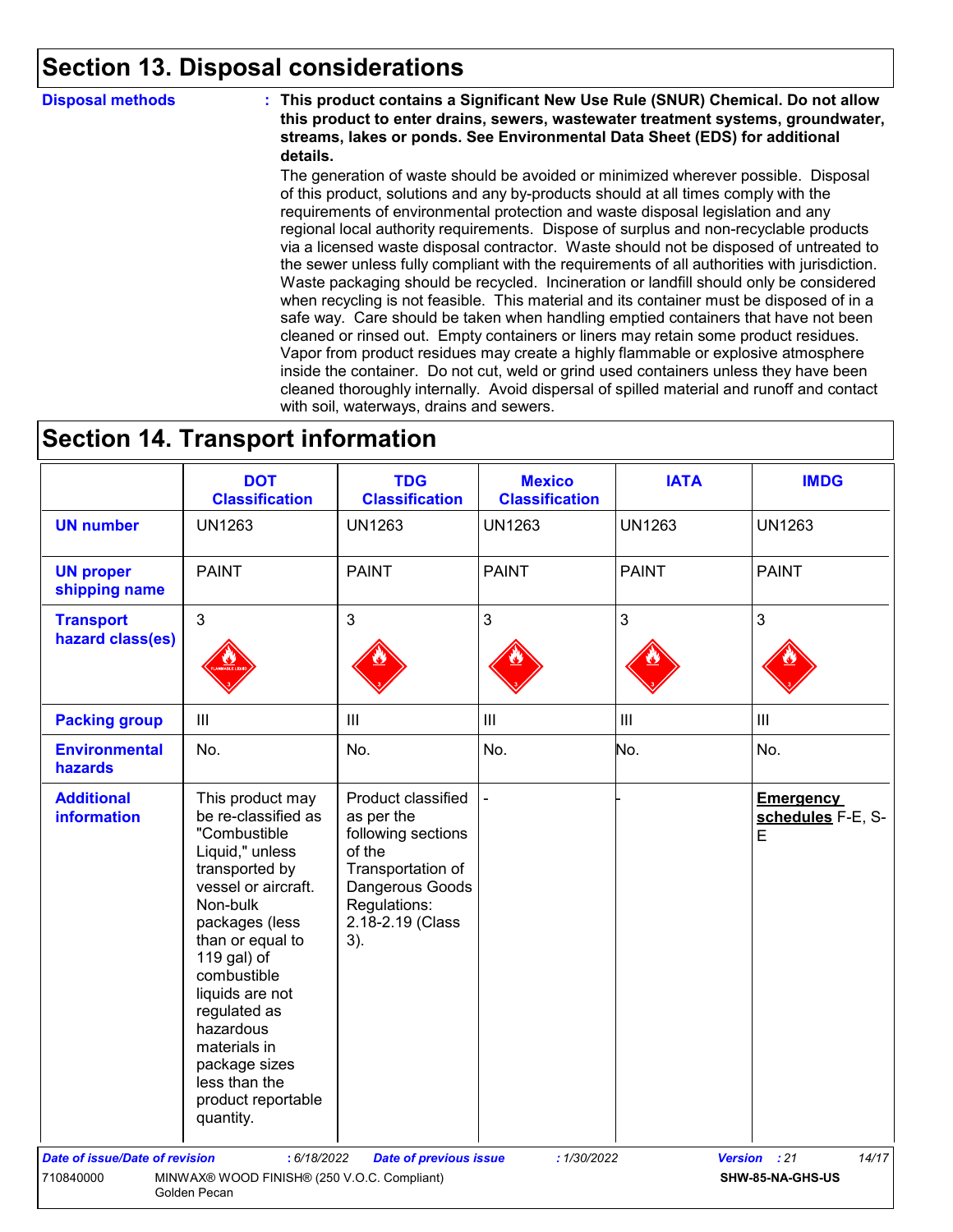| <b>Section 14. Transport information</b>                 |                  |                                                        |                                                                                                                                                                     |              |                                                                                                                                                                                                                                                                                                                                                     |
|----------------------------------------------------------|------------------|--------------------------------------------------------|---------------------------------------------------------------------------------------------------------------------------------------------------------------------|--------------|-----------------------------------------------------------------------------------------------------------------------------------------------------------------------------------------------------------------------------------------------------------------------------------------------------------------------------------------------------|
|                                                          | <b>ERG No.</b>   | <b>ERG No.</b>                                         | <b>ERG No.</b>                                                                                                                                                      |              |                                                                                                                                                                                                                                                                                                                                                     |
|                                                          | 128              | 128                                                    | 128                                                                                                                                                                 |              |                                                                                                                                                                                                                                                                                                                                                     |
|                                                          |                  |                                                        |                                                                                                                                                                     |              |                                                                                                                                                                                                                                                                                                                                                     |
|                                                          |                  |                                                        |                                                                                                                                                                     |              |                                                                                                                                                                                                                                                                                                                                                     |
|                                                          |                  |                                                        |                                                                                                                                                                     |              |                                                                                                                                                                                                                                                                                                                                                     |
|                                                          |                  |                                                        |                                                                                                                                                                     |              |                                                                                                                                                                                                                                                                                                                                                     |
| <b>Transport in bulk according</b><br>to IMO instruments | : Not available. | <b>Proper shipping name</b>                            | prior to shipment, and compliance with the applicable regulations is the sole<br>substances and on all actions in case of emergency situations.<br>: Not available. |              | mode of transport (sea, air, etc.), does not indicate that the product is packaged<br>suitably for that mode of transport. All packaging must be reviewed for suitability<br>responsibility of the person offering the product for transport. People loading and<br>unloading dangerous goods must be trained on all of the risks deriving from the |
| <b>Section 15. Regulatory information</b>                |                  |                                                        |                                                                                                                                                                     |              |                                                                                                                                                                                                                                                                                                                                                     |
| <b>U.S. Federal regulations</b>                          |                  |                                                        | : TSCA 5(a)2 final significant new use rules: Chlorodiazocarboxylate                                                                                                |              |                                                                                                                                                                                                                                                                                                                                                     |
|                                                          | List name        |                                                        | <b>Chemical name</b>                                                                                                                                                | <b>Notes</b> |                                                                                                                                                                                                                                                                                                                                                     |
|                                                          | use rules        | United States - TSCA 5(a)<br>2 - Final significant new | Chlorodiazocarboxylate                                                                                                                                              |              |                                                                                                                                                                                                                                                                                                                                                     |
|                                                          |                  |                                                        | lakes or ponds. See Environmental Data Sheet (EDS) for additional details.                                                                                          |              | This product contains a Significant New Use Rule (SNUR) Chemical. Do not allow this<br>product to enter drains, sewers, wastewater treatment systems, groundwater, streams,                                                                                                                                                                         |
| <b>SARA 313</b>                                          |                  |                                                        |                                                                                                                                                                     |              |                                                                                                                                                                                                                                                                                                                                                     |

SARA 313 (40 CFR 372.45) supplier notification can be found on the Environmental Data Sheet.

#### **California Prop. 65**

WARNING: This product contains chemicals known to the State of California to cause cancer and birth defects or other reproductive harm.

### **International regulations**

| <b>International lists</b> | : Australia inventory (AIIC): Not determined.                |
|----------------------------|--------------------------------------------------------------|
|                            | China inventory (IECSC): Not determined.                     |
|                            | Japan inventory (CSCL): Not determined.                      |
|                            | Japan inventory (ISHL): Not determined.                      |
|                            | Korea inventory (KECI): Not determined.                      |
|                            | New Zealand Inventory of Chemicals (NZIoC): Not determined.  |
|                            | Philippines inventory (PICCS): Not determined.               |
|                            | Taiwan Chemical Substances Inventory (TCSI): Not determined. |
|                            | Thailand inventory: Not determined.                          |
|                            | Turkey inventory: Not determined.                            |
|                            | Vietnam inventory: Not determined.                           |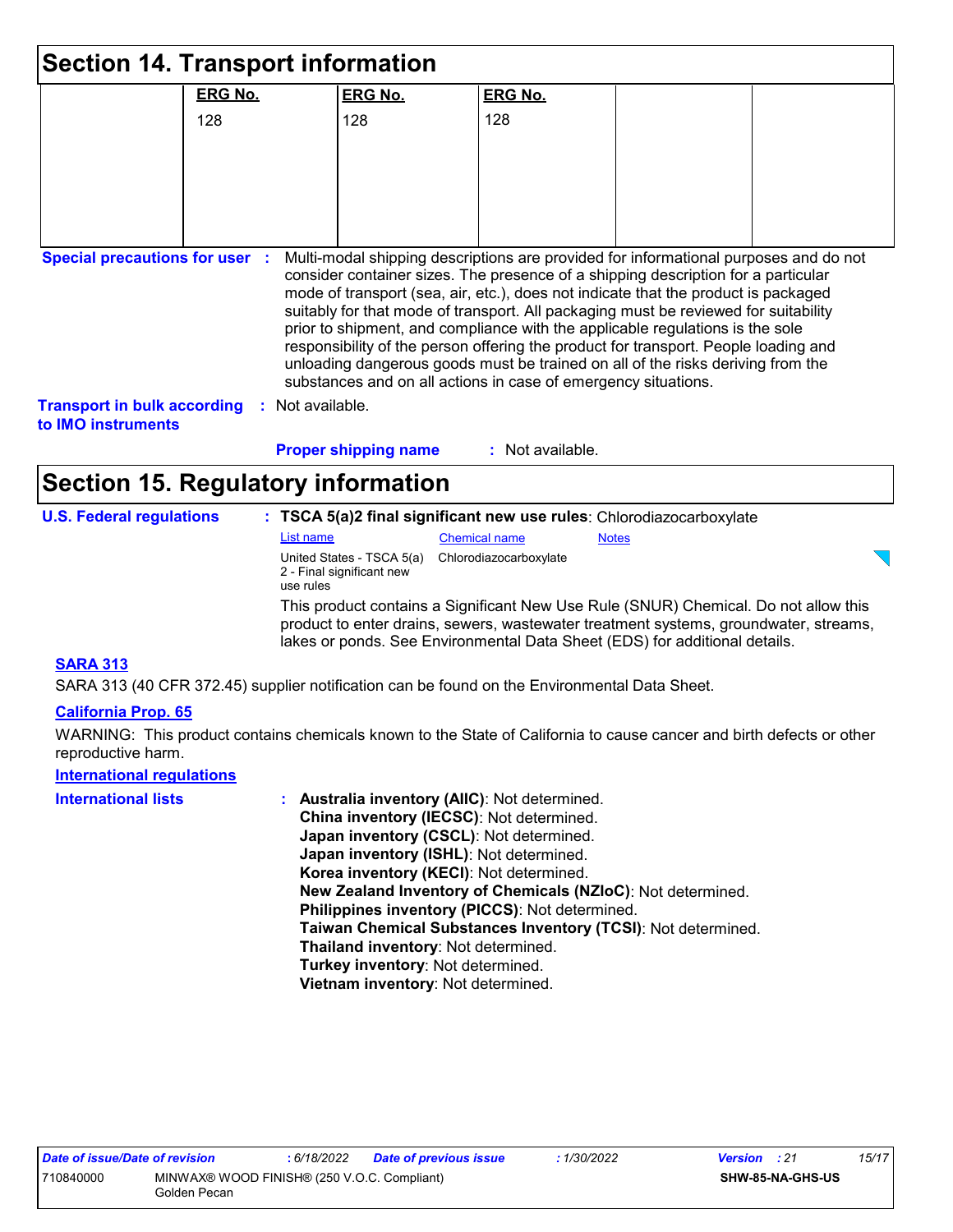### **Section 16. Other information**

**Hazardous Material Information System (U.S.A.)**



**The customer is responsible for determining the PPE code for this material. For more information on HMIS® Personal Protective Equipment (PPE) codes, consult the HMIS® Implementation Manual.**

**Caution: HMIS® ratings are based on a 0-4 rating scale, with 0 representing minimal hazards or risks, and 4 representing significant hazards or risks. Although HMIS® ratings and the associated label are not required on SDSs or products leaving a facility under 29 CFR 1910.1200, the preparer may choose to provide them. HMIS® ratings are to be used with a fully implemented HMIS® program. HMIS® is a registered trademark and service mark of the American Coatings Association, Inc.**

**Procedure used to derive the classification**

|                                                                                                                                                                                                                                                                   | <b>Justification</b> |                                                                                                                                                                                                                                                                                                                                                                                                                                                                                                                                                                                                                     |                                                                                                                                     |
|-------------------------------------------------------------------------------------------------------------------------------------------------------------------------------------------------------------------------------------------------------------------|----------------------|---------------------------------------------------------------------------------------------------------------------------------------------------------------------------------------------------------------------------------------------------------------------------------------------------------------------------------------------------------------------------------------------------------------------------------------------------------------------------------------------------------------------------------------------------------------------------------------------------------------------|-------------------------------------------------------------------------------------------------------------------------------------|
| FLAMMABLE LIQUIDS - Category 3<br>SKIN SENSITIZATION - Category 1<br><b>CARCINOGENICITY - Category 2</b><br><b>TOXIC TO REPRODUCTION - Category 2</b><br>SPECIFIC TARGET ORGAN TOXICITY (REPEATED EXPOSURE) - Category 2<br><b>ASPIRATION HAZARD - Category 1</b> |                      |                                                                                                                                                                                                                                                                                                                                                                                                                                                                                                                                                                                                                     | On basis of test data<br>Calculation method<br>Calculation method<br>Calculation method<br>Calculation method<br>Calculation method |
| <b>History</b>                                                                                                                                                                                                                                                    |                      |                                                                                                                                                                                                                                                                                                                                                                                                                                                                                                                                                                                                                     |                                                                                                                                     |
| <b>Date of printing</b>                                                                                                                                                                                                                                           |                      | : 6/18/2022                                                                                                                                                                                                                                                                                                                                                                                                                                                                                                                                                                                                         |                                                                                                                                     |
| Date of issue/Date of<br>revision                                                                                                                                                                                                                                 |                      | : 6/18/2022                                                                                                                                                                                                                                                                                                                                                                                                                                                                                                                                                                                                         |                                                                                                                                     |
| Date of previous issue                                                                                                                                                                                                                                            |                      | : 1/30/2022                                                                                                                                                                                                                                                                                                                                                                                                                                                                                                                                                                                                         |                                                                                                                                     |
| <b>Version</b>                                                                                                                                                                                                                                                    |                      | : 21                                                                                                                                                                                                                                                                                                                                                                                                                                                                                                                                                                                                                |                                                                                                                                     |
| <b>Key to abbreviations</b>                                                                                                                                                                                                                                       |                      | $:$ ATE = Acute Toxicity Estimate<br><b>BCF</b> = Bioconcentration Factor<br>GHS = Globally Harmonized System of Classification and Labelling of Chemicals<br>IATA = International Air Transport Association<br>IBC = Intermediate Bulk Container<br><b>IMDG = International Maritime Dangerous Goods</b><br>LogPow = logarithm of the octanol/water partition coefficient<br>MARPOL = International Convention for the Prevention of Pollution From Ships, 1973<br>as modified by the Protocol of 1978. ("Marpol" = marine pollution)<br>$N/A = Not available$<br>SGG = Segregation Group<br>$UN = United Nations$ |                                                                                                                                     |

**Indicates information that has changed from previously issued version.**

#### **Notice to reader**

**It is recommended that each customer or recipient of this Safety Data Sheet (SDS) study it carefully and consult resources, as necessary or appropriate, to become aware of and understand the data contained in this SDS and any hazards associated with the product. This information is provided in good faith and believed to be accurate as of the effective date herein. However, no warranty, express or implied, is given. The information presented here applies only to the product as shipped. The addition of any material can change the composition, hazards and risks of the product. Products shall not be repackaged, modified, or tinted except as specifically instructed by the manufacturer, including but not limited to the incorporation of products not specified by the manufacturer, or the use or addition of products in proportions not specified by the manufacturer. Regulatory requirements are subject to change and may differ between various locations and jurisdictions. The customer/buyer/user is responsible to ensure that his activities comply with all country, federal, state, provincial or local laws. The conditions for use of the product are not under the control of the manufacturer; the customer/buyer/user is** 

| Date of issue/Date of revision |                                                             | : 6/18/2022 | <b>Date of previous issue</b> | : 1/30/2022 | <b>Version</b> : 21 |                         | 16/17 |
|--------------------------------|-------------------------------------------------------------|-------------|-------------------------------|-------------|---------------------|-------------------------|-------|
| 710840000                      | MINWAX® WOOD FINISH® (250 V.O.C. Compliant)<br>Golden Pecan |             |                               |             |                     | <b>SHW-85-NA-GHS-US</b> |       |